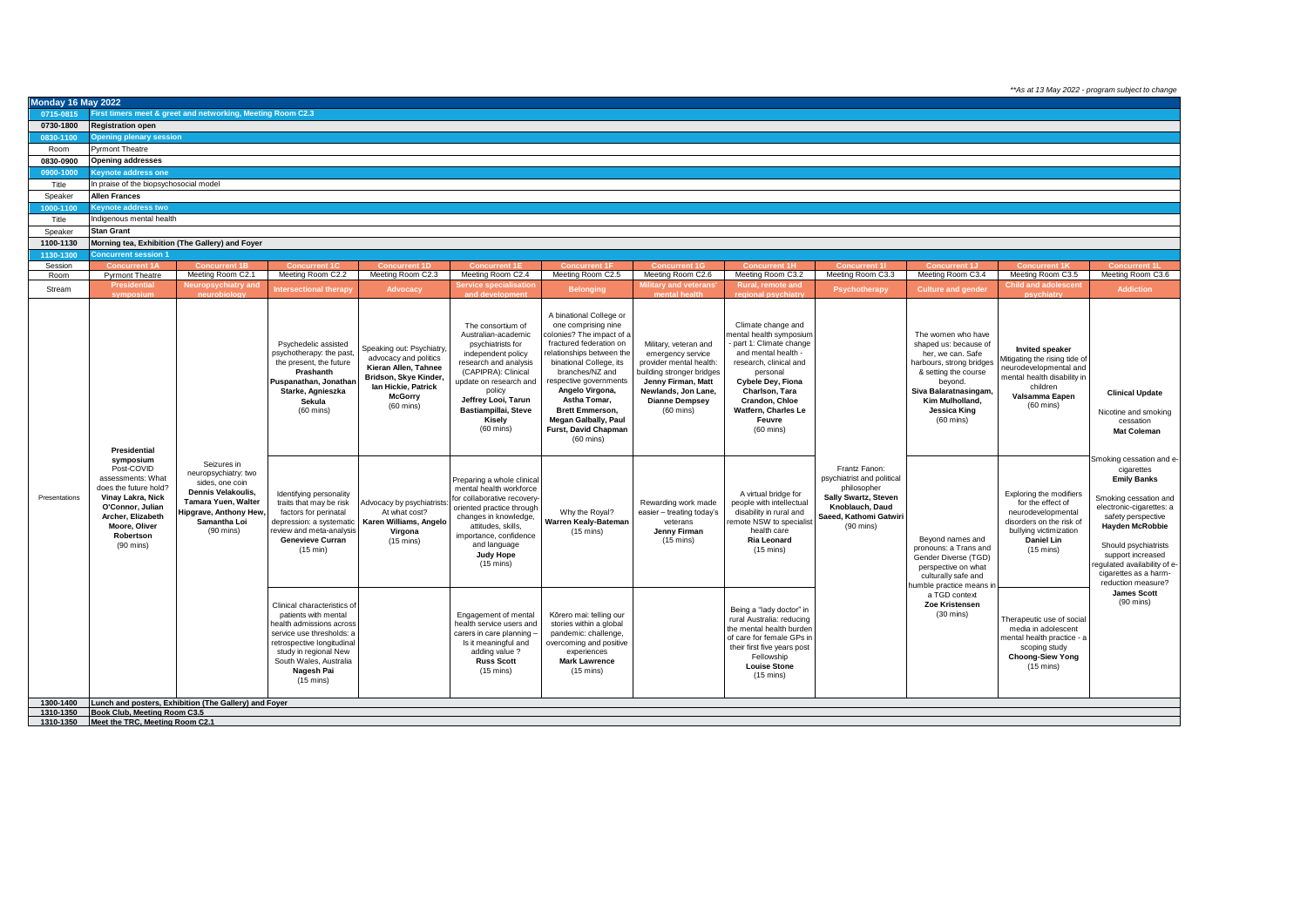| 1400-1530<br>Session   | <b>Concurrent session</b> 2                 |                                                                                                                                                                                                                                                                                                                                    |                                                                                                                                                                                                              |                                                                                                                                                                                                    |                                                                                                                                                                                                                                     |                                                                                                                                                                                                                                          |                                                                                                                                                                                                 |                                                                                                                                                                                                                |                                                                                                                                             |                                                                                                                                                                                                                           |                                                                                                                                                                                                                                                   |                                                                                                                                                                                                                 |
|------------------------|---------------------------------------------|------------------------------------------------------------------------------------------------------------------------------------------------------------------------------------------------------------------------------------------------------------------------------------------------------------------------------------|--------------------------------------------------------------------------------------------------------------------------------------------------------------------------------------------------------------|----------------------------------------------------------------------------------------------------------------------------------------------------------------------------------------------------|-------------------------------------------------------------------------------------------------------------------------------------------------------------------------------------------------------------------------------------|------------------------------------------------------------------------------------------------------------------------------------------------------------------------------------------------------------------------------------------|-------------------------------------------------------------------------------------------------------------------------------------------------------------------------------------------------|----------------------------------------------------------------------------------------------------------------------------------------------------------------------------------------------------------------|---------------------------------------------------------------------------------------------------------------------------------------------|---------------------------------------------------------------------------------------------------------------------------------------------------------------------------------------------------------------------------|---------------------------------------------------------------------------------------------------------------------------------------------------------------------------------------------------------------------------------------------------|-----------------------------------------------------------------------------------------------------------------------------------------------------------------------------------------------------------------|
| Room                   |                                             | Meeting Room C2.1                                                                                                                                                                                                                                                                                                                  | Meeting Room C2.2                                                                                                                                                                                            | Meeting Room C2.3                                                                                                                                                                                  | Meeting Room C2.4                                                                                                                                                                                                                   | Meeting Room C2.5                                                                                                                                                                                                                        | Meeting Room C2.6                                                                                                                                                                               | Meeting Room C3.2                                                                                                                                                                                              | Meeting Room C3.3                                                                                                                           | Meeting Room C3.4                                                                                                                                                                                                         | Meeting Room C3.5                                                                                                                                                                                                                                 | Meeting Room C3.6                                                                                                                                                                                               |
| Stream                 |                                             | <b>Psychedelics</b>                                                                                                                                                                                                                                                                                                                | Sex and gender                                                                                                                                                                                               | <b>Forensic psychiatry</b>                                                                                                                                                                         | Eating and dieting                                                                                                                                                                                                                  | <b>Addiction</b>                                                                                                                                                                                                                         | Private practice                                                                                                                                                                                | <b>Addiction</b>                                                                                                                                                                                               |                                                                                                                                             | Ilbeing of healthca                                                                                                                                                                                                       | <b>Psychotherapy</b>                                                                                                                                                                                                                              | <b>Crises</b>                                                                                                                                                                                                   |
|                        |                                             | Are you experienced?<br>The re-emerging<br>therapeutic possibilities of<br>psychedelic substances<br>Carlos Zubaran<br>$(60 \text{ mins})$                                                                                                                                                                                         | Gender equity and the<br>College: Why does it<br>natter, what are we doing<br>about it and where to next<br><b>Megan Galbally, Sue</b><br>Mackersey, Beth Kotze<br><b>Ryan Barber</b><br>$(60 \text{ mins})$ | Changes in rates of<br>homicide, and homicide<br>by the mentally ill, over<br>time<br><b>Olav Nielssen</b><br>(45 minutes)                                                                         |                                                                                                                                                                                                                                     |                                                                                                                                                                                                                                          | Establishing and<br>developing a private<br>practice in psychiatry<br>Padmini Howpage,<br>Rohan Francis Taylor<br>Chris French, Jennifer<br>Harris, John Lam-Po-<br>Tang<br>$(60 \text{ mins})$ | Anti-drug campaigns<br>through the ages<br><b>Miranda Sonntag</b><br>$(15 \text{ mins})$                                                                                                                       | Health anxiety in a<br>general hospital setting<br>Michael Murphy, Ben<br>Storer, Haldane Begg<br>$(60 \text{ mins})$                       | nnovations in healthcare<br>worker wellbeing: an<br>Australian first peer<br>support initiative<br>Tahnee Bridson, Daniel<br>Bil, Ericka Musgrove,<br>Kay Dunkley, Jelyn<br>Yoke Jia Thong<br>$(60 \text{ mins})$         | leep listening to the story<br>and the strategy: using<br>the adult attachment<br>interview in health<br>esearch in conversations<br>with qualitative data and<br>analysis<br>oyola McLean, Andrea<br>Szasz, Fran Chavasse<br>$(60 \text{ mins})$ | The crisis in emergency<br>psychiatry<br>Rahul Gupta,<br>Jacqueline Huber,<br>Christopher Ryan,<br>Katherine Knight,<br>Neeraj Gill<br>$(60 \text{ mins})$                                                      |
| Presentations          |                                             | Do psilocybin or<br>nethylenedioxymethamp<br>hetamine (MDMA)<br>improve mental,<br>behavioural or<br>developmental disorders<br>either as stand - alone<br>treatments or in<br>combination with<br>psychotherapy?<br><b>Steve Kisely</b><br>$(15 \text{ mins})$                                                                    | Responses to sexual and<br>gendered harassment/<br>violence by workplaces<br>Angelo Virgona, Karen<br>Williams<br>$(15 \text{ mins})$                                                                        | Mortality and cause of<br>death during inpatient<br>psychiatric care in New<br>South Wales, Australia: a<br>retrospective linked data<br>study<br><b>Pramudie Gunaratne</b><br>$(10 \text{ mins})$ | Developments in clinical<br>practice of eating<br>disorders: guidelines,<br>credentialing and<br>residential programs<br>Phillipa Hay, Warren<br>Ward, Gabriella Heruc,<br>Angelique Ralph,<br><b>Katherine Gill</b><br>$(90$ mins) | Supporting patients on<br>inpatient wards in their<br>smoking cessation<br>journey and resources for<br>psychiatrists<br>Shalini Arunogiri, Kelly<br><b>Ridley, Phoebe</b><br>Thornton, Tanya<br>Ahmed, Emma Dean<br>$(90 \text{ mins})$ | What is the value of<br>private psychiatric care i<br>Australia?<br>Jeffrey Looi<br>$(15 \text{ mins})$                                                                                         | Drug and alcohol updates<br>for non-addiction<br>psychiatrists: a<br>hypothetical family case<br>conference<br>Alison Blazey, David<br>Gordon, Esther Han,<br>Mark Montebello,                                 | Clozapine and<br>chemotherapy: continue<br>or cease?<br>Saretta Lee<br>$(15 \text{ mins})$                                                  | Thoughts of suicide or<br>self-harm among<br>Australian healthcare<br>workers during the<br>COVID-19 pandemic<br><b>Marie Bismark</b><br>(15 min)                                                                         | Mother Nature: An initia<br>exploration of new<br>potential for attachment<br>theory<br><b>Matthew Jenkins</b><br>$(15 \text{ mins})$                                                                                                             | Disproportionate<br>exposure of people with<br>disability and their carers<br>to flood events, and<br>subsequent mental<br>ealth impacts: evidence<br>from rural Australia<br>Jo Longman<br>$(15 \text{ mins})$ |
|                        |                                             | Out of my head - musical<br>creativity and mental<br>illness<br>Gavin Angus-Leppan<br>$(15 \text{ mins})$                                                                                                                                                                                                                          | Sexual harms between<br>doctors: international<br>xperiences, perspectives<br>and responses<br><b>Louise Stone</b><br>$(15 \text{ mins})$                                                                    |                                                                                                                                                                                                    |                                                                                                                                                                                                                                     |                                                                                                                                                                                                                                          | Liaison psychiatry in<br>private practice<br>Anastasia Braun, Dan<br>Hubik, Linton Meagher<br>Helen Proskurin, Ralf<br>lichef<br>$(15 \text{ mins})$                                            | Chester Omana,<br><b>Anthony Sams</b><br>$(75 \text{ mins})$                                                                                                                                                   | 4 Ds: Addressing mental<br>health issues in heart and<br>lung transplant recipients<br><b>Kay Wilhelm</b><br>$(15 \text{ mins})$            | Containers of moral<br>distress: consultation-<br>liaison psychiatry's<br>balancing act in<br>nanaging staff wellbeing<br>during the COVID-19<br>pandemic<br>Rashmi Gururajan<br>$(15 \text{ mins})$                      | 'Once more unto the<br>breach': a systematic<br>review of the use of<br>theatre in trauma<br>Varun Gopi<br>$(10 \text{ mins})$                                                                                                                    | The scope of the<br>ranscultural psychiatrist<br>the dynamic landscape<br>of Australia: Challenges<br>and opportunities<br>Jon Paul Teo<br>$(15 \text{ mins})$                                                  |
| 1530-1600<br>1600-1730 | Concurrant sassion                          | Afternoon tea, Exhibition (The Gallery) and Foyer                                                                                                                                                                                                                                                                                  |                                                                                                                                                                                                              |                                                                                                                                                                                                    |                                                                                                                                                                                                                                     |                                                                                                                                                                                                                                          |                                                                                                                                                                                                 |                                                                                                                                                                                                                |                                                                                                                                             |                                                                                                                                                                                                                           |                                                                                                                                                                                                                                                   |                                                                                                                                                                                                                 |
|                        |                                             |                                                                                                                                                                                                                                                                                                                                    |                                                                                                                                                                                                              |                                                                                                                                                                                                    |                                                                                                                                                                                                                                     |                                                                                                                                                                                                                                          |                                                                                                                                                                                                 |                                                                                                                                                                                                                |                                                                                                                                             |                                                                                                                                                                                                                           |                                                                                                                                                                                                                                                   |                                                                                                                                                                                                                 |
| Session                |                                             |                                                                                                                                                                                                                                                                                                                                    |                                                                                                                                                                                                              |                                                                                                                                                                                                    |                                                                                                                                                                                                                                     |                                                                                                                                                                                                                                          |                                                                                                                                                                                                 |                                                                                                                                                                                                                |                                                                                                                                             |                                                                                                                                                                                                                           |                                                                                                                                                                                                                                                   |                                                                                                                                                                                                                 |
| Room<br>Stream         |                                             | Meeting Room C2.1<br><b>Neuropsychiatry and</b>                                                                                                                                                                                                                                                                                    | Meeting Room C2.2<br><b>Eating and dieting</b>                                                                                                                                                               | Meeting Room C2.3<br><b>Psychiatry of old age</b>                                                                                                                                                  | Meeting Room C2.4<br><b>Forensic psychiatry</b>                                                                                                                                                                                     | Meeting Room C2.5<br>Racial discrimination<br>Iiversity, inclusion an                                                                                                                                                                    | Meeting Room C2.6<br><b>Public sector and</b>                                                                                                                                                   | Meeting Room C3.2<br><b>Indigenous mental</b>                                                                                                                                                                  | Meeting Room C3.3<br><b>Debate</b>                                                                                                          | Meeting Room C3.4<br><b>Lived experience</b>                                                                                                                                                                              | Meeting Room C3.5<br><b>Child and adolescent</b>                                                                                                                                                                                                  | Meeting Room C3.6<br><b>Private practice</b>                                                                                                                                                                    |
|                        |                                             | neurobiology<br>The Markers in<br>Neuropsychiatric<br>Disorders Study (The<br>MiND Study): moving<br>neurofilament light and<br>other markers into the<br>clinic to improve care for<br>people with symptoms<br>and illnesses of the mind<br>and brain<br>Dhamidhu Eratne,<br>Matthew Kang, Michael<br>Keem<br>$(60 \text{ mins})$ | disorders<br>The prevalence of eating<br>disorders in migrant<br>opulations: A systematic<br>review<br>Liz Jackson<br>$(10 \text{ mins})$                                                                    | Neurocognitive<br>nterventions in elderly:<br>Effectiveness and<br>challenges<br>Balram Pandit, Ramesh<br>Chandra, Jasvinder<br>Singh, Indrapal Singh<br>$(60 \text{ mins})$                       | Needle under the<br>haystack: Undetected<br>family violence and the<br>consequences<br>Manjula O'Connor.<br>Samir Ibrahim, Peita<br>Hughes, Maurie<br>Esienbruch<br>$(60 \text{ mins})$                                             | APIO (Australasian<br>Psychiatrists of Indian<br>Origin) What are the<br>issues?<br>Khushboo Baheti,<br>Pravin Dullur, Kavitha<br>Lakshminarayan, Vinay<br>Lakra, Gin Malhi<br>$(60 \text{ mins})$                                       | schizophrenia<br>Improving public<br>psychiatry in Aotearoa<br>New Zealand<br><b>Susanna Every-Palmer</b><br><b>Rees Tapsell</b><br>$(60 \text{ mins})$                                         | health<br>Improving cultural safety<br>through a community<br>driven, Indigenous<br>governed, research<br>agenda<br>Mat Coleman, Helen<br>Milroy, Shraddha<br>Kashyap, Jemma<br>Collova<br>$(60 \text{ mins})$ | Debate<br>Psychiatrists are<br>prescribing too few                                                                                          | Embedding lived<br>experience in the life of<br>the RANZCP: from<br>representation to<br>participation<br>Simon Stafrace, De<br>Backman-Hoyle, Sue<br>Mackersey, Elizabeth<br>Moore, Kerry Hawkins<br>$(60 \text{ mins})$ | psychiatry<br>The challenge of<br>managing children in out<br>f home care (with severe<br>nental health difficulties)<br>- Light at the end of the<br>tunnel?<br>lajeev Jairam, Kenneth<br>Nunn, Kumudu<br>Rathnayake<br>$(60$ mins)              | psychiatry<br><b>Invited speaker</b><br>ivate psychiatry and the<br>pandemic - providing<br>continuity of expert care<br>during challenging times<br>Jeffrey Looi<br>$(60 \text{ mins})$                        |
| Presentations          |                                             | Haters gonna hate?<br>How neurodiverse young<br>people are targeted on<br>social media, and how to<br>minimise the risks<br>Angela Livingstone<br>$(15 \text{ mins})$                                                                                                                                                              | Research in eating<br>disorders:<br>neuromodulation, lived<br>experience and binge<br>eating with psychotic<br>spectrum disorders<br>Phillipa Hay, Sloane                                                    | Zero suicide for older<br>adults needs to navigate<br>beyond the emergency<br>department<br>Roderick McKay<br>$(15 \text{ mins})$                                                                  | The physical health and<br>activity of patients under<br>forensic psychiatric care<br>A scoping review<br><b>Katherine Moss</b><br>$(15 \text{ mins})$                                                                              |                                                                                                                                                                                                                                          | The role of the<br>microbiome and<br>metabolic syndrome in<br>schizophrenia and early<br>psychosis<br><b>Scott Teasdale</b><br>$(15 \text{ mins})$                                              | The institute for urban<br>Indigenous health -<br>bridging the gap<br>Shuichi Suetani                                                                                                                          | stimulants<br>David Coghill, Dianne<br>Grocett, Edward Ogden<br>Allen Frances, Karen<br><b>Williams, Peter Kelly</b><br>$(90 \text{ mins})$ | Beneath the stigma-25<br>minute film on anxiety<br><b>Mark Cross</b><br>$(30 \text{ mins})$                                                                                                                               | A qualitative study of<br>clinician experiences of a<br>new youth mental health<br>service<br><b>Louise Nash</b><br>$(15 \text{ mins})$<br>Designing a national                                                                                   | Running a high quality<br>private practice, how to<br>do it, what you need to<br>do, and what it should<br>look like                                                                                            |
|                        | 1730-1915 College Ceremony, Pyrmont Theatre | Mania following traumatic<br>brain injury: a systematic<br>review of cases in the<br>literature<br>Anna Li<br>$(10 \text{ mins})$                                                                                                                                                                                                  | Madden, Anoop<br>Sankaranarayanan,<br><b>Tracey Wade</b><br>$(80 \text{ mins})$                                                                                                                              | owards zero suicide for<br>older people: clinical<br>adaptations needed<br>Anne Wand<br>$(15 \text{ mins})$                                                                                        | The physical health and<br>activity of patients under<br>forensic psychiatric care:<br>A cross-sectional survey<br><b>Katherine Moss</b><br>$(15 \text{ mins})$                                                                     |                                                                                                                                                                                                                                          | Frailty and treatment-<br>resistant schizophrenia: a<br>retrospective cohort study<br>Ella Pearson<br>$(15 \text{ mins})$                                                                       | $(30 \text{ mins})$                                                                                                                                                                                            |                                                                                                                                             |                                                                                                                                                                                                                           | education program to<br>bridge gaps in practice<br>and empower youth to<br>safely manage their<br>mental health<br><b>Claire Boville</b><br>$(10 \text{ mins})$                                                                                   | <b>Melanie Turner</b><br>$(30 \text{ mins})$                                                                                                                                                                    |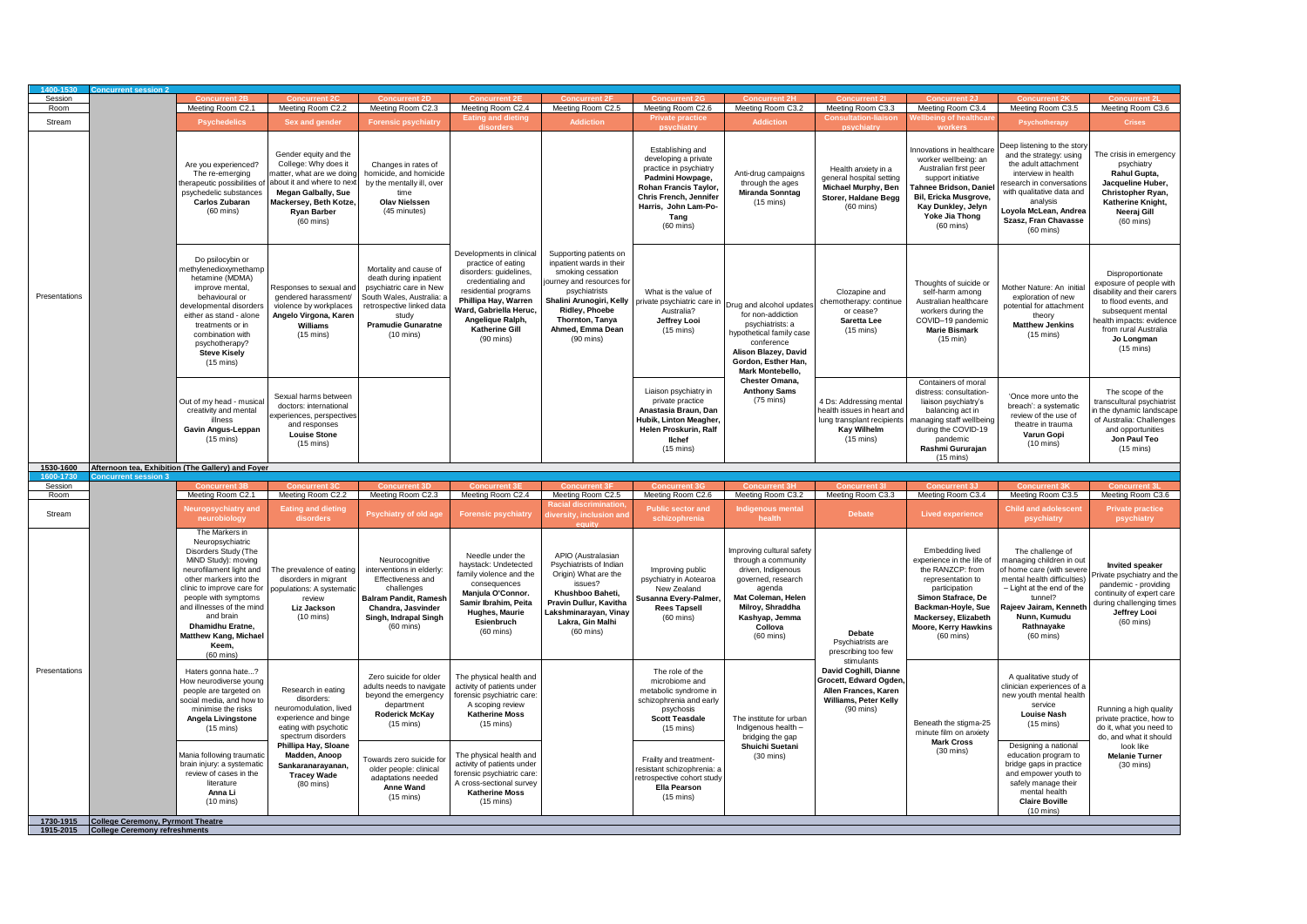| Tuesday 17 May 2022   |                                                                                                                                                 |                                                                                                                                    |                                                                                                               |                                                                                                                                                                                                                                                                                                                                 |                                                                                                                                                                                                                                                                                                                       |                                                                                                                                                                                                                                               |                                                                                                                               |                                                                                                                                        |                                                                                                                                                                                                                   |                                                                                                                                                                                                    |                                                                                                                                                                                                                   |                                                                                                                                                                                                               |
|-----------------------|-------------------------------------------------------------------------------------------------------------------------------------------------|------------------------------------------------------------------------------------------------------------------------------------|---------------------------------------------------------------------------------------------------------------|---------------------------------------------------------------------------------------------------------------------------------------------------------------------------------------------------------------------------------------------------------------------------------------------------------------------------------|-----------------------------------------------------------------------------------------------------------------------------------------------------------------------------------------------------------------------------------------------------------------------------------------------------------------------|-----------------------------------------------------------------------------------------------------------------------------------------------------------------------------------------------------------------------------------------------|-------------------------------------------------------------------------------------------------------------------------------|----------------------------------------------------------------------------------------------------------------------------------------|-------------------------------------------------------------------------------------------------------------------------------------------------------------------------------------------------------------------|----------------------------------------------------------------------------------------------------------------------------------------------------------------------------------------------------|-------------------------------------------------------------------------------------------------------------------------------------------------------------------------------------------------------------------|---------------------------------------------------------------------------------------------------------------------------------------------------------------------------------------------------------------|
| 0800-1700             | <b>Registration open</b>                                                                                                                        | ection of Social. Cultural and Rehabilitation Psychiatry member forum. Meeting Room C2.1                                           |                                                                                                               |                                                                                                                                                                                                                                                                                                                                 |                                                                                                                                                                                                                                                                                                                       |                                                                                                                                                                                                                                               |                                                                                                                               |                                                                                                                                        |                                                                                                                                                                                                                   |                                                                                                                                                                                                    |                                                                                                                                                                                                                   |                                                                                                                                                                                                               |
| 0830-1700<br>0830-093 | <b>Exhibition open, The Gallery and Foyer</b>                                                                                                   |                                                                                                                                    |                                                                                                               |                                                                                                                                                                                                                                                                                                                                 |                                                                                                                                                                                                                                                                                                                       |                                                                                                                                                                                                                                               |                                                                                                                               |                                                                                                                                        |                                                                                                                                                                                                                   |                                                                                                                                                                                                    |                                                                                                                                                                                                                   |                                                                                                                                                                                                               |
| Room                  | nary sessi<br>Pyrmont Theatre                                                                                                                   |                                                                                                                                    |                                                                                                               |                                                                                                                                                                                                                                                                                                                                 |                                                                                                                                                                                                                                                                                                                       |                                                                                                                                                                                                                                               |                                                                                                                               |                                                                                                                                        |                                                                                                                                                                                                                   |                                                                                                                                                                                                    |                                                                                                                                                                                                                   |                                                                                                                                                                                                               |
| 0830-093<br>Title     | <b>Keynote address three</b><br>Vomen's mental health - time's up                                                                               |                                                                                                                                    |                                                                                                               |                                                                                                                                                                                                                                                                                                                                 |                                                                                                                                                                                                                                                                                                                       |                                                                                                                                                                                                                                               |                                                                                                                               |                                                                                                                                        |                                                                                                                                                                                                                   |                                                                                                                                                                                                    |                                                                                                                                                                                                                   |                                                                                                                                                                                                               |
| Speaker<br>0930-1000  | Jayashri Kulkarni AM                                                                                                                            | Morning tea, Exhibition (The Gallery) and Foyer                                                                                    |                                                                                                               |                                                                                                                                                                                                                                                                                                                                 |                                                                                                                                                                                                                                                                                                                       |                                                                                                                                                                                                                                               |                                                                                                                               |                                                                                                                                        |                                                                                                                                                                                                                   |                                                                                                                                                                                                    |                                                                                                                                                                                                                   |                                                                                                                                                                                                               |
| $1000 - 121$          | ont energian                                                                                                                                    |                                                                                                                                    |                                                                                                               |                                                                                                                                                                                                                                                                                                                                 |                                                                                                                                                                                                                                                                                                                       |                                                                                                                                                                                                                                               |                                                                                                                               |                                                                                                                                        |                                                                                                                                                                                                                   |                                                                                                                                                                                                    |                                                                                                                                                                                                                   |                                                                                                                                                                                                               |
| Session<br>Room       | <b>Pyrmont Theatre</b>                                                                                                                          | Meeting Room C2.1                                                                                                                  | Meeting Room C2.2                                                                                             | Meeting Room C2.3                                                                                                                                                                                                                                                                                                               | Meeting Room C2.4                                                                                                                                                                                                                                                                                                     | Meeting Room C2.5                                                                                                                                                                                                                             | Meeting Room C2.6                                                                                                             | Meeting Room C3.2                                                                                                                      | Meeting Room C3.3                                                                                                                                                                                                 | Meeting Room C3.4                                                                                                                                                                                  | Meeting Room C3.5                                                                                                                                                                                                 | Meeting Room C3.6                                                                                                                                                                                             |
| Stream                | <b>Early career</b><br>psychiatry                                                                                                               | Youth mental health                                                                                                                | Psychotherapy                                                                                                 | <b>Electroconvulsive</b><br>therapy and<br>neurostimulation                                                                                                                                                                                                                                                                     | <b>Racial discrimination</b><br>iversity, inclusion an<br>equity                                                                                                                                                                                                                                                      | <b>Doctors' wellbeing</b>                                                                                                                                                                                                                     | diversity, inclusion and<br>equity                                                                                            | Psychiatry of old age                                                                                                                  | <b>Consultation-liaison</b><br>psychiatry                                                                                                                                                                         | <b>Women in psychiatry</b>                                                                                                                                                                         | <b>Therapeutics</b>                                                                                                                                                                                               | <b>OCD</b> and depression                                                                                                                                                                                     |
|                       | Trainees at the table:<br>discussions from<br><b>RANZCP</b> trainees                                                                            | <b>Invited speaker</b><br>Using virtual reality and                                                                                |                                                                                                               | ECT: new findings from a<br>large Australia-led clinical<br>consortium<br>Vanessa Dong, Phern<br>Chern Tor,Sue Waite,<br>Elain Kwan<br>$(60 \text{ mins})$                                                                                                                                                                      | The Victorian Branch                                                                                                                                                                                                                                                                                                  | Understanding and<br>supporting the mental                                                                                                                                                                                                    | APIO (Australasian<br>Psychiatrists of Indian<br>Origin) What is being                                                        | residential symposium<br>Joint JSPN/RANZCP<br>symposium: Healthy                                                                       |                                                                                                                                                                                                                   | <b>Invited speaker</b>                                                                                                                                                                             | Australasian<br>Psychopharmacology<br>Interest Group - 2022                                                                                                                                                       | Diagnosis and decision<br>making in the<br>management of major<br>depression: Illustrated                                                                                                                     |
|                       | Skye Kinder, Gopi<br>Ravindran, Marie<br>Bismark, Mpho<br>Redebe, Thomas<br>Sellitto, Ryan Barber<br><b>Bronwyn Moss</b><br>$(60 \text{ mins})$ | irtual worlds to engage<br>young people in mental<br>health treatments<br><b>Andrew Thompson</b><br>$(60 \text{ mins})$            | When the camera<br>stopped rolling<br>Jane Castle (Writer /<br>Director), Pat Fiske<br>(Producer), Anne-Marie | Addressing ECT literature<br>gaps using machine<br>learning<br><b>Robert Lundin</b><br>$(15 \text{ mins})$                                                                                                                                                                                                                      | Racism Awareness<br>Working Group: Equity,<br>discrimination and racial<br>discrimination - creating<br>stronger links and safety<br>for our culturally and<br>linguistically diverse<br>patients<br>Samantha Loi, Suresh<br>Sundram, Jon Paul Teo<br>Alagappa Arumugam,<br><b>Astha Tomar</b><br>$(75 \text{ mins})$ | health of Australian<br>doctors<br>Katherine Petrie, Diana<br>Naehrig, Aimee Gayed,<br><b>Samuel Harvey</b><br>$(60 \text{ mins})$                                                                                                            | done?<br>Nagesh Pai, Vivek<br>Phutane, Porpavai<br>Kasiannan, Jacob<br>Alexander, Mohan<br>Kumar Isaac<br>$(60 \text{ mins})$ | ageing<br>Vinay Lakra, Henry<br><b>Brodaty, Toshifumi</b><br>Gishimoto, Daichi Sone<br><b>Perminder Sachdev</b><br>$(60 \text{ mins})$ | <b>Clinical Update</b><br>The past, present and<br>future of CL psychiatry<br><b>Kay Wilhelm</b><br>$(90 \text{ mins})$                                                                                           | Frauma-related illnesses<br>and domestic violence<br><b>Karen Williams</b><br>$(60 \text{ mins})$                                                                                                  | update: new and old<br>medications where are<br>we up to?<br>Melanie Turner, Julian<br><b>Nasti and Natalie Mills</b><br>$(60$ mins)                                                                              | case studies<br>Erica Bell, Gin Malhi,<br><b>Richard Porter, Philip</b><br>Boyce, Malcolm<br>Hopwood, Roger<br>Mulder, Darryl Bassett<br>$(60 \text{ mins})$                                                  |
| Presentations         |                                                                                                                                                 |                                                                                                                                    |                                                                                                               | Sequential expression of<br>dynamic facial patterns in<br>melancholic depression<br>Jayson Jeganathan<br>$(10 \text{ mins})$                                                                                                                                                                                                    |                                                                                                                                                                                                                                                                                                                       |                                                                                                                                                                                                                                               |                                                                                                                               |                                                                                                                                        |                                                                                                                                                                                                                   |                                                                                                                                                                                                    |                                                                                                                                                                                                                   |                                                                                                                                                                                                               |
|                       | <b>Invited speaker</b><br>Early career psychiatry<br>choose your own<br>adventure<br>Shalini Arunogiri<br>$(60$ mins)                           |                                                                                                                                    | Swan, Jeffrey Streimer<br>$(120 \text{ mins})$                                                                | A quality of life and chart<br>review of patients living<br>with treatment resistant<br>major depressive disorder<br>at a single site in Australia<br><b>Malcolm Hopwood</b><br>$(10 \text{ mins})$                                                                                                                             | Psychiatry workforce<br>satisfaction survey<br>Mike Millard<br>$(15 \text{ mins})$                                                                                                                                                                                                                                    | Innovations to improve<br>wellbeing for psychiatry<br>trainees, psychiatrists,<br>health professions and<br>the community<br>Caryl Barnes, Kiran<br>Lele, Loyola McLean,<br>Louise Nash, Stefanie<br>Orlik, Daniel You<br>$(60 \text{ mins})$ |                                                                                                                               |                                                                                                                                        |                                                                                                                                                                                                                   |                                                                                                                                                                                                    |                                                                                                                                                                                                                   |                                                                                                                                                                                                               |
|                       |                                                                                                                                                 | Training and delivering a<br>youth psychiatry<br>workforce<br>Daniel Pellen, Edward<br>Mullen, Hannah Myles<br>$(60 \text{ mins})$ |                                                                                                               | Will the current standards<br>of care for patients<br>diagnosed with major<br>depressive disorder at the<br>Gold Coast Mental Health<br>and Specialist Service<br>meet the standards of<br>care suggested by the<br>RANZCP's Mood<br><b>Disorders Clinical</b><br>Practice Guidelines?<br>Serena Hossain<br>$(10 \text{ mins})$ |                                                                                                                                                                                                                                                                                                                       |                                                                                                                                                                                                                                               |                                                                                                                               | Advances in dementia<br>research, diagnosis,<br>treatment and care<br><b>Henry Brodaty</b><br>$(45 \text{ mins})$                      | Confused in Sydney;<br>assessment of cognition<br>in referrals to consult<br>liaison psychiatry with<br>confusion or delirium<br><b>David Lienert</b><br>$(15 \text{ mins})$                                      | Women on the ground:<br>experiences of training<br>and working as a woman<br>in psychiatry<br>Carolyn Quadrio,<br>Christine Rizkallah,<br>Nardine Elzahaby,<br>Pooja Shetty<br>$(60 \text{ mins})$ | Evidence-based guideline<br>for diagnosis<br>management and<br>treatment of ADHD<br><b>Charles Chan. David</b><br>Coghill, Tony<br>Mastroianni, Edward<br><b>Ogden and Edward</b><br>Petch<br>$(60 \text{ mins})$ | Obsessive compulsive<br>disorder: Developments<br>in intervention<br>John Lam-Po-Tang,<br>lain Perkes, Vlasios<br><b>Brakoulias, David</b><br>Cooper, Lara Farrell,<br>Jessica Grisham<br>$(60 \text{ mins})$ |
|                       |                                                                                                                                                 |                                                                                                                                    | <b>Click here for more</b><br>information on "When<br>the camera stopped<br>rolling"                          | Treatment strategies for<br>Clozapine-induced<br>sialorrhea: a systematic<br>review and meta-analysis<br>Gopi Ravindran<br>$(10 \text{ mins})$                                                                                                                                                                                  |                                                                                                                                                                                                                                                                                                                       |                                                                                                                                                                                                                                               |                                                                                                                               |                                                                                                                                        | Development and<br>validation of a dynamic<br>tool to predict aggressive<br>patient behaviours in<br>hospital settings: Artificial<br>intelligence based<br>approaches<br>Rashmi Gururajan<br>$(15 \text{ mins})$ |                                                                                                                                                                                                    |                                                                                                                                                                                                                   |                                                                                                                                                                                                               |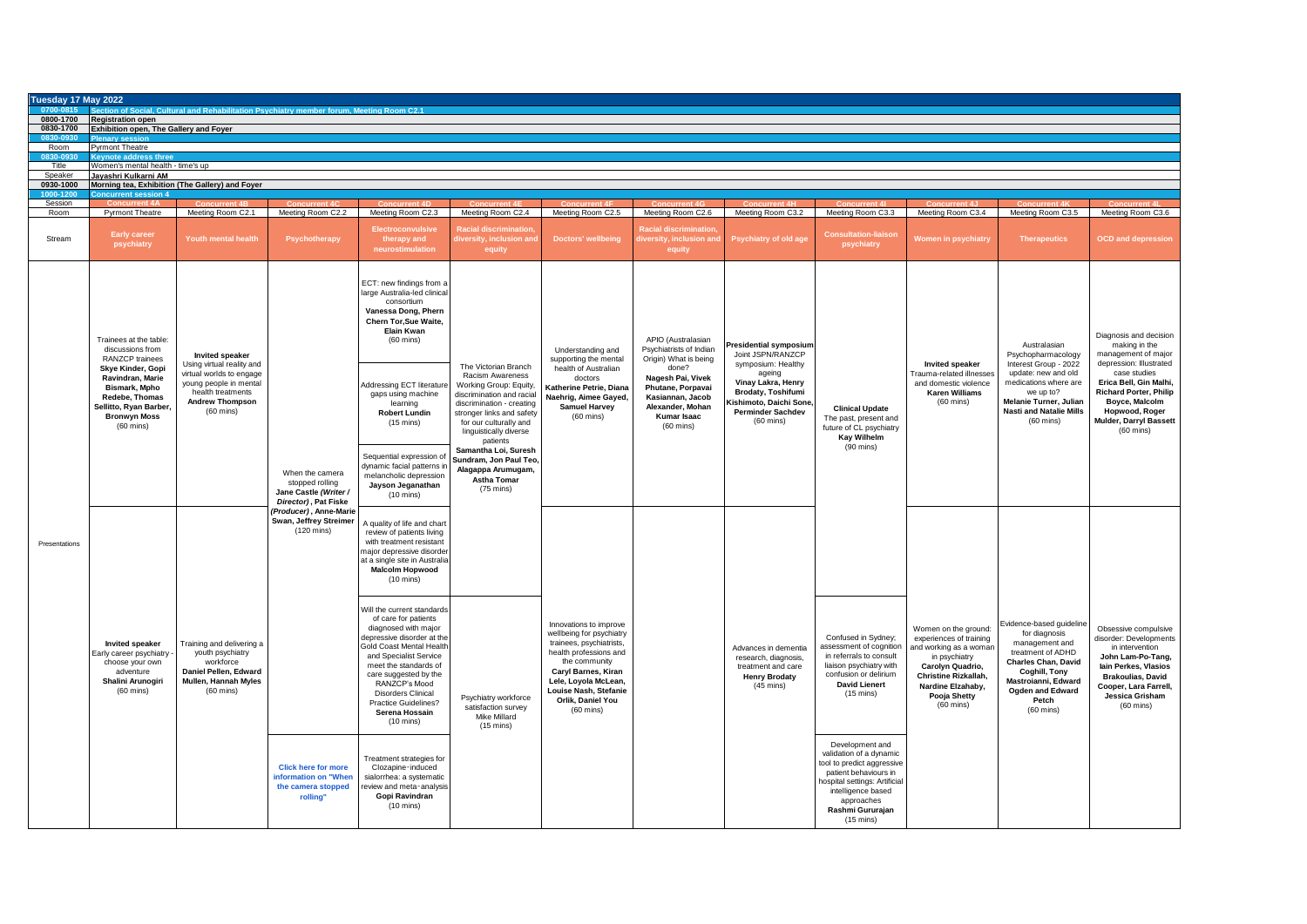| 1200-1300<br>1210-1250 | Book Club, Meeting Room C3.5                                                                                                                                  | Lunch and posters, Exhibition (The Gallery) and Foyer                                                                                                                                                                                                                                                                                                                                                                                                               |                                                                                                                                                                                                                                                                                                                                                                                       |                                                                                                                                                                                                                   |                                                                                                                                                                                                                                                                                                                              |                                                                                                                                                                                                                                                                                    |                                                                                                                                                                                                                                                                                                                                                                                                                    |                                                                                                                                                                                                                                                                                                                                                                                         |                                                                                                                                                                                                                                                            |                                                                                                                                                                                                                                                                                                                                                                                                                       |                                                                                                                                                                                                                                                                                                                                                              |                                                                                                                                                                                                                                             |
|------------------------|---------------------------------------------------------------------------------------------------------------------------------------------------------------|---------------------------------------------------------------------------------------------------------------------------------------------------------------------------------------------------------------------------------------------------------------------------------------------------------------------------------------------------------------------------------------------------------------------------------------------------------------------|---------------------------------------------------------------------------------------------------------------------------------------------------------------------------------------------------------------------------------------------------------------------------------------------------------------------------------------------------------------------------------------|-------------------------------------------------------------------------------------------------------------------------------------------------------------------------------------------------------------------|------------------------------------------------------------------------------------------------------------------------------------------------------------------------------------------------------------------------------------------------------------------------------------------------------------------------------|------------------------------------------------------------------------------------------------------------------------------------------------------------------------------------------------------------------------------------------------------------------------------------|--------------------------------------------------------------------------------------------------------------------------------------------------------------------------------------------------------------------------------------------------------------------------------------------------------------------------------------------------------------------------------------------------------------------|-----------------------------------------------------------------------------------------------------------------------------------------------------------------------------------------------------------------------------------------------------------------------------------------------------------------------------------------------------------------------------------------|------------------------------------------------------------------------------------------------------------------------------------------------------------------------------------------------------------------------------------------------------------|-----------------------------------------------------------------------------------------------------------------------------------------------------------------------------------------------------------------------------------------------------------------------------------------------------------------------------------------------------------------------------------------------------------------------|--------------------------------------------------------------------------------------------------------------------------------------------------------------------------------------------------------------------------------------------------------------------------------------------------------------------------------------------------------------|---------------------------------------------------------------------------------------------------------------------------------------------------------------------------------------------------------------------------------------------|
| 1210-1250              | <b>Faculty and Section member forums</b><br>Faculty of Psychotherapy, Meeting Room C2.2                                                                       | - Section of Youth Mental Health, Meeting Room C2.1<br>Faculty of Addiction Psychiatry, Meeting Room C2.3<br>Section of Philosophy and Humanities, Meeting Room C2.4<br>Section of Private Practice Psychiatry, Meeting Room C2.5<br>Faculty of Forensic Psychiatry, Meeting Room C2.6<br>Section of Leadership and Management, Meeting Room C3.2<br>Faculty of Consultation-Liaison Psychiatry, Meeting Room C3.3<br>Section of Neuropsychiatry, Meeting Room C3.4 |                                                                                                                                                                                                                                                                                                                                                                                       |                                                                                                                                                                                                                   |                                                                                                                                                                                                                                                                                                                              |                                                                                                                                                                                                                                                                                    |                                                                                                                                                                                                                                                                                                                                                                                                                    |                                                                                                                                                                                                                                                                                                                                                                                         |                                                                                                                                                                                                                                                            |                                                                                                                                                                                                                                                                                                                                                                                                                       |                                                                                                                                                                                                                                                                                                                                                              |                                                                                                                                                                                                                                             |
| 1300-1430              | <b>Concurrent session 5</b>                                                                                                                                   |                                                                                                                                                                                                                                                                                                                                                                                                                                                                     |                                                                                                                                                                                                                                                                                                                                                                                       |                                                                                                                                                                                                                   |                                                                                                                                                                                                                                                                                                                              |                                                                                                                                                                                                                                                                                    |                                                                                                                                                                                                                                                                                                                                                                                                                    |                                                                                                                                                                                                                                                                                                                                                                                         |                                                                                                                                                                                                                                                            |                                                                                                                                                                                                                                                                                                                                                                                                                       |                                                                                                                                                                                                                                                                                                                                                              |                                                                                                                                                                                                                                             |
| Session<br>Room        | <b>Concurrent 5A</b><br><b>Pyrmont Theatre</b>                                                                                                                | <b>Concurrent 5B</b><br>Meeting Room C2.1                                                                                                                                                                                                                                                                                                                                                                                                                           | Concurrent 5C<br>Meeting Room C2.2                                                                                                                                                                                                                                                                                                                                                    | <b>Concurrent 5D</b><br>Meeting Room C2.3                                                                                                                                                                         | <b>Concurrent 5F</b><br>Meeting Room C2.4                                                                                                                                                                                                                                                                                    | <b>Concurrent 5F</b><br>Meeting Room C2.5                                                                                                                                                                                                                                          | Concurrent 5G<br>Meeting Room C2.6                                                                                                                                                                                                                                                                                                                                                                                 | Concurrent 5H<br>Meeting Room C3.2                                                                                                                                                                                                                                                                                                                                                      | <b>Concurrent 51</b><br>Meeting Room C3.3                                                                                                                                                                                                                  | Concurrent 5.1<br>Meeting Room C3.4                                                                                                                                                                                                                                                                                                                                                                                   | <b>Concurrent 5K</b><br>Meeting Room C3.5                                                                                                                                                                                                                                                                                                                    | <b>Concurrent 51</b><br>Meeting Room C3.6                                                                                                                                                                                                   |
| Stream                 | <b>Presidential</b><br>symposium                                                                                                                              | Neuropsychiatry and<br>neurobiology                                                                                                                                                                                                                                                                                                                                                                                                                                 | Psychiatry and young<br>people                                                                                                                                                                                                                                                                                                                                                        | <b>Electroconvulsive</b><br>therapy and<br>ıeurostimulatio                                                                                                                                                        | <b>Training and education</b>                                                                                                                                                                                                                                                                                                | <b>Multidisciplinary</b><br>aspects of psychiatry                                                                                                                                                                                                                                  | <b>Consultation-liaison</b><br>psychiatry                                                                                                                                                                                                                                                                                                                                                                          | <b>Forensic psychiatry</b>                                                                                                                                                                                                                                                                                                                                                              | lilitary and veterans'<br>mental health                                                                                                                                                                                                                    | <b>Community mental</b><br>health                                                                                                                                                                                                                                                                                                                                                                                     | <b>Trainee issues</b>                                                                                                                                                                                                                                                                                                                                        | Autism                                                                                                                                                                                                                                      |
| Presentations          | Presidential<br>symposium<br>Pandemic population<br>mental health: Past,<br>present and future<br>Vinay Lakra, Jeffrey<br>Looi, Tarun<br>Bastiampillai, Steve | The clinical significance<br>of anti-neuronal and other<br>auto-antibodies in<br>psychosis<br>James Scott, Sarah<br>Cohn, Nicola Warren,<br>Belinda Lennox, K.<br><b>Oliver Schubert</b>                                                                                                                                                                                                                                                                            | Current evidence and<br>controversies in treatment<br>of personality disorders in<br>young people<br>Andrew Chanen, Ellen<br>Lardner, Edward<br>Mullen, Katie Nicol,<br><b>Christine Rizkallah</b><br>$(60 \text{ mins})$<br>Delusional disorder and<br>other psychiatric<br>disorders in family law<br>and child protection<br>proceedings<br>John Kasinathan<br>$(15 \text{ mins})$ | Electroconvulsive therapy<br>(ECT) a clinical and<br>technical update<br>Salam Hussain, Shane<br>Gill, Shanthi Sharma,<br>Grace Branjerdporn,<br>Mark McAndrew,<br><b>Michael Allanson</b><br>$(60 \text{ mins})$ | The Breakfast Club<br>symposium III: the kids<br>from yesterday<br>Magdalena Hagn, Sarah<br>Thomas, Korinne<br>Northwood, Bjorn<br><b>Burgher</b><br>$(60 \text{ mins})$<br>Should teaching of<br>assessment be focused<br>on comprehensiveness or<br>purposeful assessment?<br><b>Roderick McKay</b><br>$(10 \text{ mins})$ | The multi-disciplinary<br>care of functional<br>gastrointestinal disorders<br>Chamara Basnayake,<br>Dan Hubik<br>$(60 \text{ mins})$<br>Exploring transdiagnostic<br>stages for mood, anxiety<br>and psychotic symptoms<br>an empirical study<br><b>Aswin Ratheesh</b><br>(15 min) | When the tests are<br>normal: issues and<br>management strategies<br>in functional neurological<br>disorders (FND)<br><b>Matthew Macfarlane,</b><br>Katherine Gill, Dale<br><b>Marchant, Danielle</b><br>Feros, Samantha Broyd<br>$(60 \text{ mins})$<br>he experience of shared<br>individ formulation<br>therapy (SIFT) for<br>functional neurological<br>disorder<br><b>Myles Gutkin</b><br>$(15 \text{ mins})$ | <b>Invited speaker</b><br>Impact of the UN<br>Committee's statement in<br>2019 in relation to the<br>ninimum age of criminal<br>responsibility<br>internationally<br><b>Enys Delmage</b><br>$(60 \text{ mins})$<br>Examining the overlap of<br>psychiatric disorders and<br>offending: a Queensland<br>birth cohort and record<br>linkage study<br>James Ogilvie<br>$(15 \text{ mins})$ | <b>Clinical Update</b><br>Navigating the<br>assimilation of evidence<br>based PTSD<br>recommendations into<br>the private practice<br>management of real<br>patients<br><b>Andrew Khoo</b><br>Has complex PTSD<br>made conceptual<br>understanding of PTSD | Predictors and outcomes<br>of community treatment<br>orders: a birth cohort and<br>data linkage study of<br>health and criminal<br>justice databases<br><b>Steve Kisely</b><br>$(15 \text{ mins})$<br>The association of<br>insomnia disorder<br>characterised by objective<br>short sleep duration with<br>hypertension, diabetes<br>and body mass index: a<br>meta-analysis<br>Keith Johnson<br>$(15 \text{ mins})$ | Supporting trainees in<br>leadership: initiatives at<br>the Victorian Branch,<br>RANZCP<br>Astha Tomar, Kieran<br>Allen, Thomas Sellitto,<br>Lee Allen<br>$(15 \text{ mins})$<br>Specialist International<br><b>Medical Graduates</b><br>SIMGs): It's time to value<br>heir potential. Reflections<br>from Victoria<br>Raju Lakshmana<br>$(15 \text{ mins})$ | Research and clinical<br>update: mental health in<br>autism and other<br>neurodevelopmental<br>disorders<br>Julian Trollor, Samuel<br>Arnold, Darren Hedley,<br>Melanie Johnston,<br>Magdalena Hagn, Josh<br>Flavell<br>$(80 \text{ mins})$ |
|                        | Kisely<br>$(90 \text{ mins})$                                                                                                                                 | $(90$ mins)                                                                                                                                                                                                                                                                                                                                                                                                                                                         |                                                                                                                                                                                                                                                                                                                                                                                       | Case report: treatment of<br>psychiatric symptoms<br>related to acquired brain<br>injury<br><b>Safwat Gergis</b><br>$(10 \text{ mins})$                                                                           | Mapping the current<br>provision of UK graduate<br>psychiatry education :<br>best practice and lessons<br>learnt<br>Sira Mahalingappa<br>$(15 \text{ mins})$                                                                                                                                                                 | Mediating role of<br>compassion in the<br>relationship between<br>dispositional mindfulness<br>and stigma towards<br>patients with mental<br>illness: A study among<br>nurses in four tertiary<br>care centres in Sri Lanka<br>Anuradha Baminiwatta<br>$(15 \text{ mins})$         | The development of a<br>clinical consortium in the<br>care of functional<br>neurological disorders<br>(FND) - FND-Net<br><b>Adith Mohan</b><br>$(15 \text{ mins})$                                                                                                                                                                                                                                                 |                                                                                                                                                                                                                                                                                                                                                                                         | complex?<br>Nagesh Pai<br>Psychotherapeutic issues<br>in PTSD: what does<br>evidence teach us?<br><b>Andrea Phelps</b><br>$(90 \text{ mins})$                                                                                                              |                                                                                                                                                                                                                                                                                                                                                                                                                       | <b>Bringing Trainees and</b><br>SIMGs into the fold: What<br>are we waiting for?<br>Astha Tomar, Angelo<br>Virgona, Kym Jenkins,<br>Raju Lakshmana<br>$(60 \text{ mins})$                                                                                                                                                                                    | Are behaviours of<br>concern driven by<br>anguage impairments in<br>autism spectrum<br>disorder? A systematic<br>review<br>Charissa Chan<br>$(10 \text{ mins})$                                                                             |
|                        |                                                                                                                                                               | 1430-1500 Afternoon tea, Exhibition (The Gallery) and Foyer                                                                                                                                                                                                                                                                                                                                                                                                         |                                                                                                                                                                                                                                                                                                                                                                                       |                                                                                                                                                                                                                   |                                                                                                                                                                                                                                                                                                                              |                                                                                                                                                                                                                                                                                    |                                                                                                                                                                                                                                                                                                                                                                                                                    |                                                                                                                                                                                                                                                                                                                                                                                         |                                                                                                                                                                                                                                                            |                                                                                                                                                                                                                                                                                                                                                                                                                       |                                                                                                                                                                                                                                                                                                                                                              |                                                                                                                                                                                                                                             |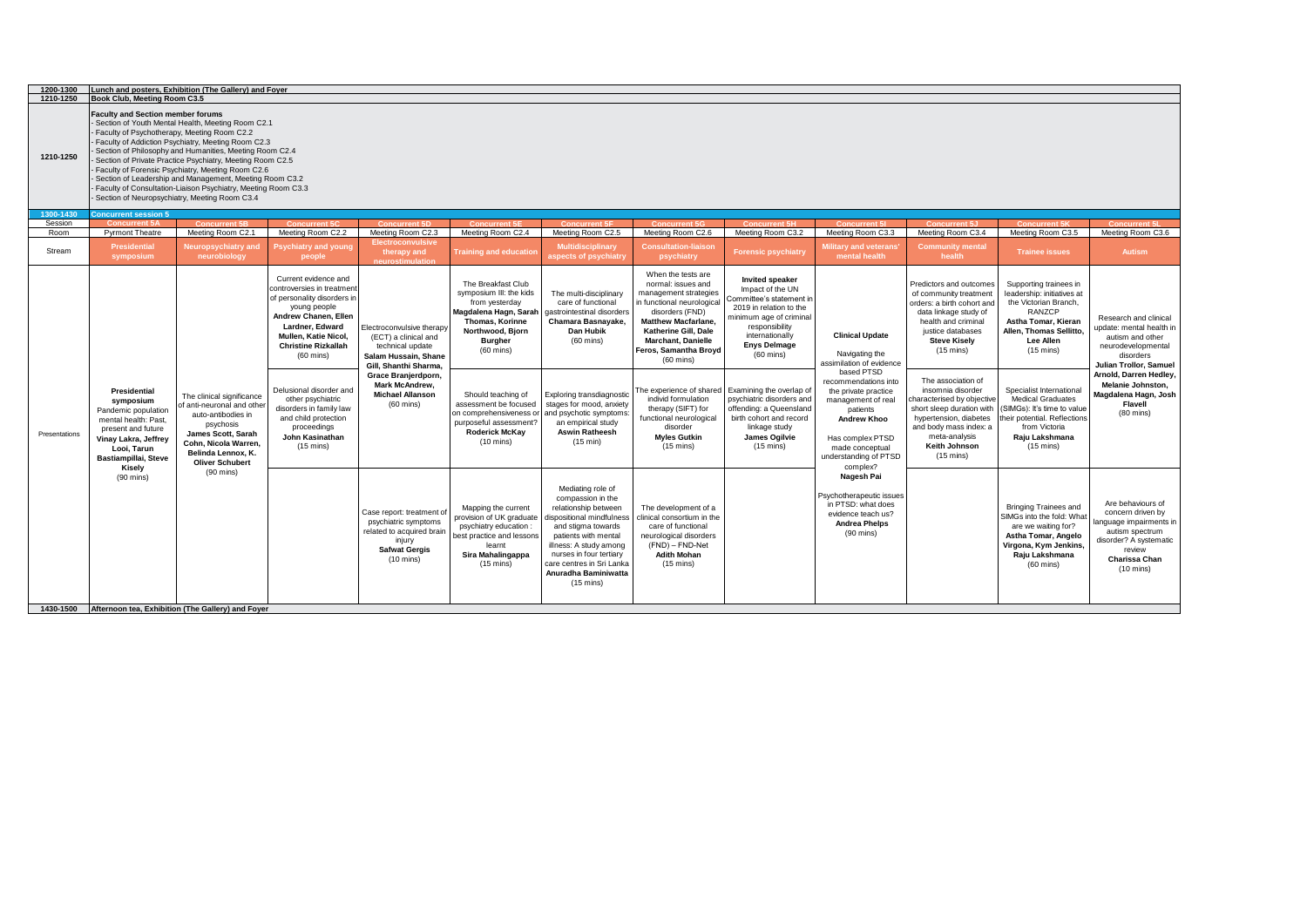| 1500-1630     | <b>Concurrent session 6</b>                                                                          |                                                                                                                                                                                                |                                                                                                                                                                                                             |                                                                                                                                                                                    |                                                                                                                                                                                  |                                                                                                                                                                                    |                                                                                                                                                                                   |                                                                                                                                                                                                      |                                                                                                                                                                                                       |                                                                                                                                                         |                                                                                                                                                                                                            |                                                                                                                                                                                                                                                                                    |
|---------------|------------------------------------------------------------------------------------------------------|------------------------------------------------------------------------------------------------------------------------------------------------------------------------------------------------|-------------------------------------------------------------------------------------------------------------------------------------------------------------------------------------------------------------|------------------------------------------------------------------------------------------------------------------------------------------------------------------------------------|----------------------------------------------------------------------------------------------------------------------------------------------------------------------------------|------------------------------------------------------------------------------------------------------------------------------------------------------------------------------------|-----------------------------------------------------------------------------------------------------------------------------------------------------------------------------------|------------------------------------------------------------------------------------------------------------------------------------------------------------------------------------------------------|-------------------------------------------------------------------------------------------------------------------------------------------------------------------------------------------------------|---------------------------------------------------------------------------------------------------------------------------------------------------------|------------------------------------------------------------------------------------------------------------------------------------------------------------------------------------------------------------|------------------------------------------------------------------------------------------------------------------------------------------------------------------------------------------------------------------------------------------------------------------------------------|
| Session       | <b>Concurrent 6/</b>                                                                                 | <b>Concurrent 6B</b>                                                                                                                                                                           | <b>Concurrent 6C</b>                                                                                                                                                                                        | <b>Concurrent 6D</b>                                                                                                                                                               | <b>Concurrent 6</b>                                                                                                                                                              | <b>Concurrent 61</b>                                                                                                                                                               | <b>Concurrent 6G</b>                                                                                                                                                              | <b>Concurrent 6H</b>                                                                                                                                                                                 | <b>Concurrent 6</b>                                                                                                                                                                                   | <b>Concurrent 6J</b>                                                                                                                                    | <b>Concurrent 6K</b>                                                                                                                                                                                       | <b>Concurrent 6</b>                                                                                                                                                                                                                                                                |
| Room          | <b>Pyrmont Theatre</b>                                                                               | Meeting Room C2.1                                                                                                                                                                              | Meeting Room C2.2                                                                                                                                                                                           | Meeting Room C2.3                                                                                                                                                                  | Meeting Room C2.4                                                                                                                                                                | Meeting Room C2.5                                                                                                                                                                  | Meeting Room C2.6                                                                                                                                                                 | Meeting Room C3.2                                                                                                                                                                                    | Meeting Room C3.3                                                                                                                                                                                     | Meeting Room C3.4                                                                                                                                       | Meeting Room C3.5                                                                                                                                                                                          | Meeting Room C3.6                                                                                                                                                                                                                                                                  |
| Stream        | <b>Climate change and</b><br>mental health                                                           | <b>Forensic psychiatry</b>                                                                                                                                                                     | <b>Adult psychiatry</b>                                                                                                                                                                                     | <b>Consultation-liaison</b><br>psychiatry                                                                                                                                          | <b>Digital mental health</b><br>services                                                                                                                                         | <b>Psychiatry and</b><br>wellbeing                                                                                                                                                 | Neuropsychiatry                                                                                                                                                                   | <b>History of psychiatry</b>                                                                                                                                                                         | <b>Current and emerging</b><br>treatments                                                                                                                                                             | Mental health polic<br>and legislation                                                                                                                  | Military and veterans<br>mental health                                                                                                                                                                     | <b>Neuropsychiatry and</b><br>neurobiology                                                                                                                                                                                                                                         |
|               | Keynote speaker<br>Climate change and<br>mental health<br><b>Tim Flannery</b><br>$(60 \text{ mins})$ | Adolescent forensic<br>psychiatry: tales from the<br>John Kasinathan, Joey<br>Le. Annie Parsons.<br><b>Richard Baker, Brendan</b><br>Daugherty<br>$(60 \text{ mins})$                          | Core competencies<br>framework for the<br>treatment of personality<br>disorder<br>Jillian Broadbear,<br>Cathryn Pilcher, Dimitra<br>Petroulias, Sathya Rao<br>$(60 \text{ mins})$                           | The role of the<br>psychiatrist in palliative<br>care<br><b>Catherine Mason, Clare</b><br>Zachulski, Karin Myhill,<br>Helen Proskurin, Brian<br>Kelly<br>$(60 \text{ mins})$       | Digital mental health<br>services<br>Medication and treatment<br>outcome in iCBT for<br>anxiety and depression                                                                   | If I ever lose my faith in<br>you: workplace bullying<br>and its adverse<br>consequences<br>Carlos Zubaran<br>$(60 \text{ mins})$                                                  | Biopsychosocial updates<br>in Huntington's disease<br>Samantha Loi, Wendy<br>Kelso, Celment Loi,<br>Dennis Velakoulis,<br>Andrew Gleason, Pierre<br>Wibawa<br>$(60 \text{ mins})$ | <b>Invited speaker</b><br>International networks in<br>ommunity mental health<br>psychiatrists, other<br>mental health<br>professionals, and<br>consumers<br><b>Hans Pols</b><br>$(60 \text{ mins})$ | <b>Invited speaker</b><br>Racemic ketamine for<br>treatment resistant<br>depression: results from<br>a large Australasian RCT<br><b>Colleen Loo</b><br>$(60 \text{ mins})$                            | <b>Presidential symposium</b><br>Mental health legislation:<br>The need for common<br>around<br>Chris Ryan, Piers<br>Gooding, Aaron Groves<br>(60 mins) | Working with military,<br>veteran and emergency<br>service personnel: clinica<br>and research update<br>Vinay Lakra, Neeraj Gill, Ed Heffernan, Lisa Dell,<br><b>Duncan Wallace</b><br>$(60 \text{ mins})$ | <b>Invited speaker</b><br>Postural Tachycardia and<br>clinical decision-making<br>in eating disorders: can<br>an understanding of the<br>brain-heart-gut axis help<br>guide biopsychosocial<br>case formulation and<br>care planning?<br><b>Lisa Miller</b><br>$(60 \text{ mins})$ |
| Presentations | <b>Discussion forum</b>                                                                              | Impact of mental health<br>court diversion on re-<br>offending<br>Yin-Lan Soon<br>$(15 \text{ mins})$                                                                                          | Efficacy of switching to<br>lurasidone and<br>aripiprazole on managing<br>metabolic disturbance in<br>Australian patients taking<br>antipsychotics<br><b>Malcolm Hopwood</b><br>$(15 \text{ mins})$         | Consultation liaison<br>psychiatry response to<br>the impact of bushfires<br>volcanos and COVID-19<br>on a state-wide burn<br>center<br><b>Caryl Barnes</b><br>$(15 \text{ mins})$ | <b>Olav Nielssen</b><br><b>Expansion of DMHS</b><br>during the Covid 19<br>pandemic<br><b>Mike Millard</b><br>Comorbid personality<br>difficulties and outcome in<br><b>iCBT</b> | Emotional impact and<br>resilience due to isolation<br>during COVID-19 among<br>medical students and<br>staff: a web-based survey<br>in India<br>Nagesh Pai<br>$(15 \text{ mins})$ | Mind-wandering in<br>europsychiatric disease:<br>of ageing<br>Claire O'Callaghan<br>$(15 \text{ mins})$                                                                           | The keeper or the kept?<br>Exploring blurred<br>boundaries and silenced<br>voices in the nineteenth<br>century lunatic asylum<br><b>Anthea Sutton</b><br>$(15 \text{ mins})$                         | Characteristics of people<br>on long-acting injectable<br>antipsychotics in<br>Australia: data from the<br>2010 National Survey of<br>High Impact Psychosis<br>Shuichi Suetani<br>$(15 \text{ mins})$ | Vaccine preventable<br>hospitalisation in mental<br>health service users: a<br>booster is needed<br><b>Grant Sara</b><br>$(15 \text{ mins})$            | Anzacs and 'shell shock'<br>an analysis of the case<br>records of the number 13<br>Australian army hospital<br>at Broughton Hall in<br>Sydney<br><b>Eleanor Curtin</b><br>$(15 \text{ mins})$              | Primum non nocere:<br>mental illness and<br>vocational rehabilitation<br><b>Newman Harris</b><br>$(15 \text{ mins})$                                                                                                                                                               |
|               | Climate change and<br>mental health<br>$(30 \text{ mins})$                                           | Lessons from the NSW<br><b>Forensic Patient</b><br>Database: what<br>happened before the<br>index offence and after<br>return to the community<br><b>Kimberlie Dean</b><br>$(15 \text{ mins})$ | Efficacy of lurasidone in<br>antipsychotic-naïve vs.<br>previously treated<br>adolescents with<br>schizophrenia: post-hoc<br>analysis of a two year<br>open-label study<br><b>David Coghill</b><br>(15 min) | Defining the<br>psychological burden of<br>admission to intensive<br>care<br><b>Wade Stedman</b><br>$(15 \text{ mins})$                                                            | <b>Alison Mahonev</b><br>Suicide after contact with<br>a national DMHS<br><b>Olav Nielssen</b><br>$(90 \text{ mins})$                                                            |                                                                                                                                                                                    | Niemann Pick Type C<br>disease: The<br>schizophrenia-causing,<br>cholesterol-jamming,<br>tangly tauopathy<br><b>Mark Walterfang</b><br>$(15 \text{ mins})$                        | Syphilis, malaria and<br>nadness at the Sunbury<br>Hospital for the<br>Insane, 1925<br><b>Alison Clayton</b><br>$(15 \text{ mins})$                                                                  | Pharmacological<br>treatment for<br>methamphetamine<br>withdrawal: a systematic<br>review and meta-analysis<br>of randomised controlled<br>trials<br><b>Benjamin Williams</b><br>$(15 \text{ mins})$  | Restraint and seclusion:<br>use in 2021 and the new<br>SA OCP quidelines<br>Melanie Turner, John<br><b>Brayley</b><br>$(15 \text{ mins})$               | Preventative strategies for<br>veteran suicide in<br>Australia: current state<br>the evidence<br><b>David Graham</b><br>$(15 \text{ mins})$                                                                | General hospital<br>specialists' attitudes<br>toward psychiatry: a cross-<br>sectional survey in seven<br>countries<br><b>Inoka Wimalaratne</b><br>$(15 \text{ mins})$                                                                                                             |
| 1630-1730     | Keynote address four                                                                                 |                                                                                                                                                                                                |                                                                                                                                                                                                             |                                                                                                                                                                                    |                                                                                                                                                                                  |                                                                                                                                                                                    |                                                                                                                                                                                   |                                                                                                                                                                                                      |                                                                                                                                                                                                       |                                                                                                                                                         |                                                                                                                                                                                                            |                                                                                                                                                                                                                                                                                    |
| Room          | <b>Pyrmont Theatre</b>                                                                               |                                                                                                                                                                                                |                                                                                                                                                                                                             |                                                                                                                                                                                    |                                                                                                                                                                                  |                                                                                                                                                                                    |                                                                                                                                                                                   |                                                                                                                                                                                                      |                                                                                                                                                                                                       |                                                                                                                                                         |                                                                                                                                                                                                            |                                                                                                                                                                                                                                                                                    |
| Title         | Psychedelics: brain mechanisms                                                                       |                                                                                                                                                                                                |                                                                                                                                                                                                             |                                                                                                                                                                                    |                                                                                                                                                                                  |                                                                                                                                                                                    |                                                                                                                                                                                   |                                                                                                                                                                                                      |                                                                                                                                                                                                       |                                                                                                                                                         |                                                                                                                                                                                                            |                                                                                                                                                                                                                                                                                    |
| Speaker       | <b>Robin Carhart-Harris</b>                                                                          |                                                                                                                                                                                                |                                                                                                                                                                                                             |                                                                                                                                                                                    |                                                                                                                                                                                  |                                                                                                                                                                                    |                                                                                                                                                                                   |                                                                                                                                                                                                      |                                                                                                                                                                                                       |                                                                                                                                                         |                                                                                                                                                                                                            |                                                                                                                                                                                                                                                                                    |
| 1730-1830     |                                                                                                      | Registrar speed networking function. North East Fover                                                                                                                                          |                                                                                                                                                                                                             |                                                                                                                                                                                    |                                                                                                                                                                                  |                                                                                                                                                                                    |                                                                                                                                                                                   |                                                                                                                                                                                                      |                                                                                                                                                                                                       |                                                                                                                                                         |                                                                                                                                                                                                            |                                                                                                                                                                                                                                                                                    |
| 1900-late     | <b>RANZCP Faculty and Section member dinners</b>                                                     |                                                                                                                                                                                                |                                                                                                                                                                                                             |                                                                                                                                                                                    |                                                                                                                                                                                  |                                                                                                                                                                                    |                                                                                                                                                                                   |                                                                                                                                                                                                      |                                                                                                                                                                                                       |                                                                                                                                                         |                                                                                                                                                                                                            |                                                                                                                                                                                                                                                                                    |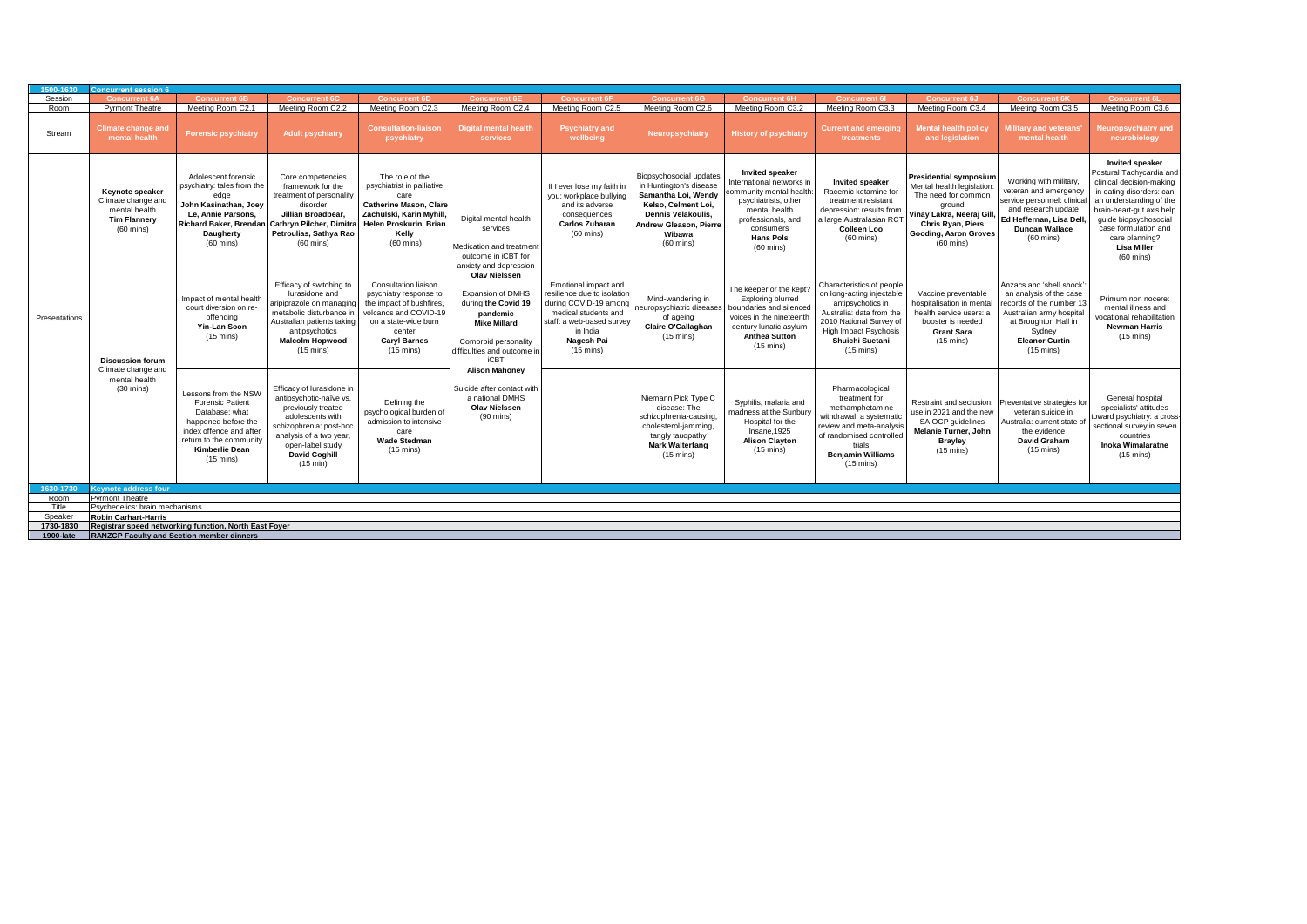| 0800-1730 Registration open<br>0830-1530<br>Exhibition open, The Gallery and Foyer<br>0830-1030<br><b>Plenary session</b><br><b>Pyrmont Theatre</b><br>Room<br>0830-0930<br><b>Keynote address five</b><br>Title<br>Autoimmune psychosis - current state of play<br>Speaker<br><b>Belinda Lennox</b><br>0930-1030<br><b>Keynote address six</b><br>Title<br>Changing bodymind: on attachment, trauma and regulation<br>Speaker<br>Loyola McLean<br>Morning tea, Exhibition (The Gallery) and Foyer<br>1030-1100<br>1100-1230<br><b>Concurrent session 7</b><br>Session<br><b>Concurrent 7A</b><br><b>Concurrent 7D</b><br><b>Concurrent 7B</b><br><b>Concurrent 7C</b><br><b>Concurrent 7F</b><br><b>Concurrent 7G</b><br><b>Concurrent 7H</b><br><b>Concurrent 71</b><br><b>Concurrent 7J</b><br><b>Concurrent 7K</b><br><b>Concurrent 7M</b><br><b>Concurrent 7F</b><br><b>Concurrent 71</b><br>Meeting Room C2.1<br>Meeting Room C2.2<br>Meeting Room C2.4<br>Meeting Room C2.5<br>Meeting Room C2.6<br>Meeting Room C3.2<br>Meeting Room C3.3<br>Meeting Room C3.4<br>Meeting Room C3.5<br>Meeting Room C3.6<br>Meeting Room C4.11<br>Room<br><b>Pyrmont Theatre</b><br>Meeting Room C2.3<br><b>Electroconvulsive</b><br><b>Social and cultural</b><br><b>Child and adolescent</b><br><b>Psychosis and</b><br>Borderline personality<br>Stream<br><b>Ethics</b><br>evere mental illnesse<br>therapy and<br><b>Telehealth</b><br><b>Trauma</b><br><b>COVID-19 pandemic</b><br><b>Translation of research</b><br><b>Women in psychiatry</b><br>schizophrenia<br>disorder<br>psychiatry<br>psychiatry<br>neurostimulation<br>Mechanisms underlying<br>Managing a Friday<br>The good, the bad and<br>Peak of the pandemic:<br>refugee trauma,<br>afternoon special:<br>Models of care for people<br>the entertaining: pop<br>uncertainty,<br>the New South Wales<br>Stronger bridges through<br>Responding to acute and<br>diagnosed with borderline<br>culture representations of<br><b>Invited speaker</b><br>parents across<br>psychopathology and<br>mental health experience<br>Telehealth - How to.<br>translation: from bench to<br>complex child and<br>mental illness and<br>personality disorder<br>Caring for the body and<br>Rahul Khanna, De<br>recovery<br>Pramudie Gunaratne,<br>bedside and beyond<br>adolescent mental health<br>(BPD)<br>psychiatry<br>the mind<br>Belinda Liddell, Joel<br><b>Murray Wright, Vlasios</b><br>presentations<br><b>Backman Hoyle</b><br>Tom Burne, Chris<br>Yoshi Bandara, Maxwell<br>Dan Siskind<br>Sathya Rao, Joy Quek.<br>Valsamma Eapen,<br>Hoffman, Angela<br>Brakoulias, Greg de<br>Davey, Patrick McGorry<br>$(60 \text{ mins})$<br><b>Emma Sciberras.</b><br>$(60 \text{ mins})$<br>Marrows, Evelyn Bian.<br><b>Judy Hope</b><br>Rajeev Jairam, Radha<br>Nickerson, Richard<br>(60 minutes)<br>Moore, Grant Sara<br>$(60 \text{ mins})$<br>Eishitha Bandara<br>$(60 \text{ mins})$<br><b>Srikanth</b><br><b>Bryant</b><br>$(60 \text{ mins})$<br>Alex De Young<br>$(60 \text{ mins})$<br>$(60$ mins)<br>$(60 \text{ mins})$<br>Women as leaders in<br>Repetitive transcranial<br>psychiatry: glass ceiling<br>magnetic stimulation<br>Preparing the future<br>Prevalence of exposure<br>or myth?<br>(rTMS).<br>pandemic era<br><b>Clinical Update</b><br>Bridging the gap: a new<br>Codes of ethics in<br>workforce - improving<br>to war-related potentially<br>The dragon's tail: COVID<br>Astha Tomar, Samantha<br>Electroencephalography<br>Azra Sabir<br>Everything you ever<br>Is pharmacogenetic<br>integrated early<br>Building stronger bridges:<br>psychiatry: the state of<br>traumatic events of<br>psychiatry follow-up<br>Youth mental health<br>medical student<br>Loi, Alex Cockram, Ruth<br>wanted to know about<br>and connectomes, a<br>$(10 \text{ mins})$<br>a brief intervention in the<br>testing relevant to<br>intervention service for<br>play at home and abroad<br>understanding of older<br>clinics in Sydney and<br>African men from a<br>reform: national and<br>clinical and technical<br>Vine, Jayashri Kulkarni,<br>schizophrenia but were<br>BPD stepped model of<br>psychiatric medications in<br>young people with<br>Izaak Lim. Paul<br>Presentations<br>persons' mental health in<br>refugee background in<br>Melbourne<br>international progress<br>Elizabeth Moore, Penny<br>update<br>afraid to ask<br>an Australian population?<br>complex mental health<br>care<br>Appelbaum, Sidney<br>regional, rural, and<br>Western Australia: a<br>Alex Holmes, Kay<br><b>Patrick McGorry</b><br>Salam Hussain.<br>Golding, Shalini<br><b>Cyndi Shannon</b><br><b>Luke Hesson</b><br>issues<br><b>Catherine Ludbrook</b><br>Bloch<br>remote Australia<br>Wilhelm<br>cross-sectional study<br>$(15 \text{ mins})$<br>Jennifer Rodger, Greg<br>Arunogiri, Megan<br>Weickert, Julia Lappin<br>mental health<br><b>Caitlin White</b><br>$(15 \text{ mins})$<br>$(15 \text{ mins})$<br>$(90 \text{ mins})$<br><b>Edan Pool</b><br><b>Ernest Nnadigwe</b><br>$(15 \text{ mins})$<br>Price. Mark McAndrew.<br>$(90$ mins)<br>Galbally, Nardine<br><b>Calina Ouliaris</b><br>$(15 \text{ mins})$<br>$(10 \text{ mins})$<br>$(15 \text{ mins})$<br><b>Scott Clark</b><br>Elzahaby<br>$(10 \text{ mins})$<br>$(90 \text{ mins})$<br>$(90$ mins)<br>The association<br>Trajectories of<br>"As clear and as<br>Evaluation of the youth<br>psychological distress in<br>Road Maps groups: an<br>unsparing as the<br>brief intervention service<br>refugees resettled in<br>Wazzup with WhatsApp<br>intermediate intervention<br>lightning": reading James<br>Australia: findings from a<br>in times of COVID<br>for youth in crisis<br>in the BPD stepped<br>four tertiary care<br>Joyce though the lens of<br>Angelo Virgona<br><b>Scott Teasdale, Caitlin</b><br>five-year longitudinal<br>model of care<br>psychiatry<br>$(15 \text{ mins})$<br>Laura O'Connor<br>study<br>Dixon<br><b>Eleanor Curtin</b><br>Sri Lanka<br><b>Thomas Nguyen</b><br>$(15 \text{ mins})$<br>$(15 \text{ mins})$<br>$(15 \text{ mins})$<br>$(15 \text{ mins})$<br>Anuradha<br><b>Baminiwatta</b><br>$(10 \text{ mins})$<br>1230-1330 Lunch and posters, Exhibition (The Gallery) and Foyer | Wednesday 18 May 2022 |  |  |  |  |  |  |                                                                                                                                                              |
|--------------------------------------------------------------------------------------------------------------------------------------------------------------------------------------------------------------------------------------------------------------------------------------------------------------------------------------------------------------------------------------------------------------------------------------------------------------------------------------------------------------------------------------------------------------------------------------------------------------------------------------------------------------------------------------------------------------------------------------------------------------------------------------------------------------------------------------------------------------------------------------------------------------------------------------------------------------------------------------------------------------------------------------------------------------------------------------------------------------------------------------------------------------------------------------------------------------------------------------------------------------------------------------------------------------------------------------------------------------------------------------------------------------------------------------------------------------------------------------------------------------------------------------------------------------------------------------------------------------------------------------------------------------------------------------------------------------------------------------------------------------------------------------------------------------------------------------------------------------------------------------------------------------------------------------------------------------------------------------------------------------------------------------------------------------------------------------------------------------------------------------------------------------------------------------------------------------------------------------------------------------------------------------------------------------------------------------------------------------------------------------------------------------------------------------------------------------------------------------------------------------------------------------------------------------------------------------------------------------------------------------------------------------------------------------------------------------------------------------------------------------------------------------------------------------------------------------------------------------------------------------------------------------------------------------------------------------------------------------------------------------------------------------------------------------------------------------------------------------------------------------------------------------------------------------------------------------------------------------------------------------------------------------------------------------------------------------------------------------------------------------------------------------------------------------------------------------------------------------------------------------------------------------------------------------------------------------------------------------------------------------------------------------------------------------------------------------------------------------------------------------------------------------------------------------------------------------------------------------------------------------------------------------------------------------------------------------------------------------------------------------------------------------------------------------------------------------------------------------------------------------------------------------------------------------------------------------------------------------------------------------------------------------------------------------------------------------------------------------------------------------------------------------------------------------------------------------------------------------------------------------------------------------------------------------------------------------------------------------------------------------------------------------------------------------------------------------------------------------------------------------------------------------------------------------------------------------------------------------------------------------------------------------------------------------------------------------------------------------------------------------------------------------------------------------------------------------------------------------------------------------------------------------------------------------------------------------------------------------------------------------------------------------------------------------------------------------------------------------------------------------------------------------------------------------------------------------------------------------------------------------------------------------------------------------------------------------------------------------------------------------------------------------------------------------------------------------------------------------------------------------------------------------------------------------------------------------------------------------------------------------------------------------------------------------------------------------------------------------------------------------------------------------------------------------------------------------------------------------------------------------------------------------------------------------------------------------------------------------------------------|-----------------------|--|--|--|--|--|--|--------------------------------------------------------------------------------------------------------------------------------------------------------------|
|                                                                                                                                                                                                                                                                                                                                                                                                                                                                                                                                                                                                                                                                                                                                                                                                                                                                                                                                                                                                                                                                                                                                                                                                                                                                                                                                                                                                                                                                                                                                                                                                                                                                                                                                                                                                                                                                                                                                                                                                                                                                                                                                                                                                                                                                                                                                                                                                                                                                                                                                                                                                                                                                                                                                                                                                                                                                                                                                                                                                                                                                                                                                                                                                                                                                                                                                                                                                                                                                                                                                                                                                                                                                                                                                                                                                                                                                                                                                                                                                                                                                                                                                                                                                                                                                                                                                                                                                                                                                                                                                                                                                                                                                                                                                                                                                                                                                                                                                                                                                                                                                                                                                                                                                                                                                                                                                                                                                                                                                                                                                                                                                                                                                                                                                                                                                                                                                                                                                                                                                                                                                                                                                                                                                                                                        |                       |  |  |  |  |  |  |                                                                                                                                                              |
|                                                                                                                                                                                                                                                                                                                                                                                                                                                                                                                                                                                                                                                                                                                                                                                                                                                                                                                                                                                                                                                                                                                                                                                                                                                                                                                                                                                                                                                                                                                                                                                                                                                                                                                                                                                                                                                                                                                                                                                                                                                                                                                                                                                                                                                                                                                                                                                                                                                                                                                                                                                                                                                                                                                                                                                                                                                                                                                                                                                                                                                                                                                                                                                                                                                                                                                                                                                                                                                                                                                                                                                                                                                                                                                                                                                                                                                                                                                                                                                                                                                                                                                                                                                                                                                                                                                                                                                                                                                                                                                                                                                                                                                                                                                                                                                                                                                                                                                                                                                                                                                                                                                                                                                                                                                                                                                                                                                                                                                                                                                                                                                                                                                                                                                                                                                                                                                                                                                                                                                                                                                                                                                                                                                                                                                        |                       |  |  |  |  |  |  |                                                                                                                                                              |
|                                                                                                                                                                                                                                                                                                                                                                                                                                                                                                                                                                                                                                                                                                                                                                                                                                                                                                                                                                                                                                                                                                                                                                                                                                                                                                                                                                                                                                                                                                                                                                                                                                                                                                                                                                                                                                                                                                                                                                                                                                                                                                                                                                                                                                                                                                                                                                                                                                                                                                                                                                                                                                                                                                                                                                                                                                                                                                                                                                                                                                                                                                                                                                                                                                                                                                                                                                                                                                                                                                                                                                                                                                                                                                                                                                                                                                                                                                                                                                                                                                                                                                                                                                                                                                                                                                                                                                                                                                                                                                                                                                                                                                                                                                                                                                                                                                                                                                                                                                                                                                                                                                                                                                                                                                                                                                                                                                                                                                                                                                                                                                                                                                                                                                                                                                                                                                                                                                                                                                                                                                                                                                                                                                                                                                                        |                       |  |  |  |  |  |  |                                                                                                                                                              |
|                                                                                                                                                                                                                                                                                                                                                                                                                                                                                                                                                                                                                                                                                                                                                                                                                                                                                                                                                                                                                                                                                                                                                                                                                                                                                                                                                                                                                                                                                                                                                                                                                                                                                                                                                                                                                                                                                                                                                                                                                                                                                                                                                                                                                                                                                                                                                                                                                                                                                                                                                                                                                                                                                                                                                                                                                                                                                                                                                                                                                                                                                                                                                                                                                                                                                                                                                                                                                                                                                                                                                                                                                                                                                                                                                                                                                                                                                                                                                                                                                                                                                                                                                                                                                                                                                                                                                                                                                                                                                                                                                                                                                                                                                                                                                                                                                                                                                                                                                                                                                                                                                                                                                                                                                                                                                                                                                                                                                                                                                                                                                                                                                                                                                                                                                                                                                                                                                                                                                                                                                                                                                                                                                                                                                                                        |                       |  |  |  |  |  |  |                                                                                                                                                              |
|                                                                                                                                                                                                                                                                                                                                                                                                                                                                                                                                                                                                                                                                                                                                                                                                                                                                                                                                                                                                                                                                                                                                                                                                                                                                                                                                                                                                                                                                                                                                                                                                                                                                                                                                                                                                                                                                                                                                                                                                                                                                                                                                                                                                                                                                                                                                                                                                                                                                                                                                                                                                                                                                                                                                                                                                                                                                                                                                                                                                                                                                                                                                                                                                                                                                                                                                                                                                                                                                                                                                                                                                                                                                                                                                                                                                                                                                                                                                                                                                                                                                                                                                                                                                                                                                                                                                                                                                                                                                                                                                                                                                                                                                                                                                                                                                                                                                                                                                                                                                                                                                                                                                                                                                                                                                                                                                                                                                                                                                                                                                                                                                                                                                                                                                                                                                                                                                                                                                                                                                                                                                                                                                                                                                                                                        |                       |  |  |  |  |  |  |                                                                                                                                                              |
|                                                                                                                                                                                                                                                                                                                                                                                                                                                                                                                                                                                                                                                                                                                                                                                                                                                                                                                                                                                                                                                                                                                                                                                                                                                                                                                                                                                                                                                                                                                                                                                                                                                                                                                                                                                                                                                                                                                                                                                                                                                                                                                                                                                                                                                                                                                                                                                                                                                                                                                                                                                                                                                                                                                                                                                                                                                                                                                                                                                                                                                                                                                                                                                                                                                                                                                                                                                                                                                                                                                                                                                                                                                                                                                                                                                                                                                                                                                                                                                                                                                                                                                                                                                                                                                                                                                                                                                                                                                                                                                                                                                                                                                                                                                                                                                                                                                                                                                                                                                                                                                                                                                                                                                                                                                                                                                                                                                                                                                                                                                                                                                                                                                                                                                                                                                                                                                                                                                                                                                                                                                                                                                                                                                                                                                        |                       |  |  |  |  |  |  |                                                                                                                                                              |
|                                                                                                                                                                                                                                                                                                                                                                                                                                                                                                                                                                                                                                                                                                                                                                                                                                                                                                                                                                                                                                                                                                                                                                                                                                                                                                                                                                                                                                                                                                                                                                                                                                                                                                                                                                                                                                                                                                                                                                                                                                                                                                                                                                                                                                                                                                                                                                                                                                                                                                                                                                                                                                                                                                                                                                                                                                                                                                                                                                                                                                                                                                                                                                                                                                                                                                                                                                                                                                                                                                                                                                                                                                                                                                                                                                                                                                                                                                                                                                                                                                                                                                                                                                                                                                                                                                                                                                                                                                                                                                                                                                                                                                                                                                                                                                                                                                                                                                                                                                                                                                                                                                                                                                                                                                                                                                                                                                                                                                                                                                                                                                                                                                                                                                                                                                                                                                                                                                                                                                                                                                                                                                                                                                                                                                                        |                       |  |  |  |  |  |  |                                                                                                                                                              |
|                                                                                                                                                                                                                                                                                                                                                                                                                                                                                                                                                                                                                                                                                                                                                                                                                                                                                                                                                                                                                                                                                                                                                                                                                                                                                                                                                                                                                                                                                                                                                                                                                                                                                                                                                                                                                                                                                                                                                                                                                                                                                                                                                                                                                                                                                                                                                                                                                                                                                                                                                                                                                                                                                                                                                                                                                                                                                                                                                                                                                                                                                                                                                                                                                                                                                                                                                                                                                                                                                                                                                                                                                                                                                                                                                                                                                                                                                                                                                                                                                                                                                                                                                                                                                                                                                                                                                                                                                                                                                                                                                                                                                                                                                                                                                                                                                                                                                                                                                                                                                                                                                                                                                                                                                                                                                                                                                                                                                                                                                                                                                                                                                                                                                                                                                                                                                                                                                                                                                                                                                                                                                                                                                                                                                                                        |                       |  |  |  |  |  |  |                                                                                                                                                              |
|                                                                                                                                                                                                                                                                                                                                                                                                                                                                                                                                                                                                                                                                                                                                                                                                                                                                                                                                                                                                                                                                                                                                                                                                                                                                                                                                                                                                                                                                                                                                                                                                                                                                                                                                                                                                                                                                                                                                                                                                                                                                                                                                                                                                                                                                                                                                                                                                                                                                                                                                                                                                                                                                                                                                                                                                                                                                                                                                                                                                                                                                                                                                                                                                                                                                                                                                                                                                                                                                                                                                                                                                                                                                                                                                                                                                                                                                                                                                                                                                                                                                                                                                                                                                                                                                                                                                                                                                                                                                                                                                                                                                                                                                                                                                                                                                                                                                                                                                                                                                                                                                                                                                                                                                                                                                                                                                                                                                                                                                                                                                                                                                                                                                                                                                                                                                                                                                                                                                                                                                                                                                                                                                                                                                                                                        |                       |  |  |  |  |  |  |                                                                                                                                                              |
|                                                                                                                                                                                                                                                                                                                                                                                                                                                                                                                                                                                                                                                                                                                                                                                                                                                                                                                                                                                                                                                                                                                                                                                                                                                                                                                                                                                                                                                                                                                                                                                                                                                                                                                                                                                                                                                                                                                                                                                                                                                                                                                                                                                                                                                                                                                                                                                                                                                                                                                                                                                                                                                                                                                                                                                                                                                                                                                                                                                                                                                                                                                                                                                                                                                                                                                                                                                                                                                                                                                                                                                                                                                                                                                                                                                                                                                                                                                                                                                                                                                                                                                                                                                                                                                                                                                                                                                                                                                                                                                                                                                                                                                                                                                                                                                                                                                                                                                                                                                                                                                                                                                                                                                                                                                                                                                                                                                                                                                                                                                                                                                                                                                                                                                                                                                                                                                                                                                                                                                                                                                                                                                                                                                                                                                        |                       |  |  |  |  |  |  |                                                                                                                                                              |
|                                                                                                                                                                                                                                                                                                                                                                                                                                                                                                                                                                                                                                                                                                                                                                                                                                                                                                                                                                                                                                                                                                                                                                                                                                                                                                                                                                                                                                                                                                                                                                                                                                                                                                                                                                                                                                                                                                                                                                                                                                                                                                                                                                                                                                                                                                                                                                                                                                                                                                                                                                                                                                                                                                                                                                                                                                                                                                                                                                                                                                                                                                                                                                                                                                                                                                                                                                                                                                                                                                                                                                                                                                                                                                                                                                                                                                                                                                                                                                                                                                                                                                                                                                                                                                                                                                                                                                                                                                                                                                                                                                                                                                                                                                                                                                                                                                                                                                                                                                                                                                                                                                                                                                                                                                                                                                                                                                                                                                                                                                                                                                                                                                                                                                                                                                                                                                                                                                                                                                                                                                                                                                                                                                                                                                                        |                       |  |  |  |  |  |  |                                                                                                                                                              |
|                                                                                                                                                                                                                                                                                                                                                                                                                                                                                                                                                                                                                                                                                                                                                                                                                                                                                                                                                                                                                                                                                                                                                                                                                                                                                                                                                                                                                                                                                                                                                                                                                                                                                                                                                                                                                                                                                                                                                                                                                                                                                                                                                                                                                                                                                                                                                                                                                                                                                                                                                                                                                                                                                                                                                                                                                                                                                                                                                                                                                                                                                                                                                                                                                                                                                                                                                                                                                                                                                                                                                                                                                                                                                                                                                                                                                                                                                                                                                                                                                                                                                                                                                                                                                                                                                                                                                                                                                                                                                                                                                                                                                                                                                                                                                                                                                                                                                                                                                                                                                                                                                                                                                                                                                                                                                                                                                                                                                                                                                                                                                                                                                                                                                                                                                                                                                                                                                                                                                                                                                                                                                                                                                                                                                                                        |                       |  |  |  |  |  |  |                                                                                                                                                              |
|                                                                                                                                                                                                                                                                                                                                                                                                                                                                                                                                                                                                                                                                                                                                                                                                                                                                                                                                                                                                                                                                                                                                                                                                                                                                                                                                                                                                                                                                                                                                                                                                                                                                                                                                                                                                                                                                                                                                                                                                                                                                                                                                                                                                                                                                                                                                                                                                                                                                                                                                                                                                                                                                                                                                                                                                                                                                                                                                                                                                                                                                                                                                                                                                                                                                                                                                                                                                                                                                                                                                                                                                                                                                                                                                                                                                                                                                                                                                                                                                                                                                                                                                                                                                                                                                                                                                                                                                                                                                                                                                                                                                                                                                                                                                                                                                                                                                                                                                                                                                                                                                                                                                                                                                                                                                                                                                                                                                                                                                                                                                                                                                                                                                                                                                                                                                                                                                                                                                                                                                                                                                                                                                                                                                                                                        |                       |  |  |  |  |  |  |                                                                                                                                                              |
|                                                                                                                                                                                                                                                                                                                                                                                                                                                                                                                                                                                                                                                                                                                                                                                                                                                                                                                                                                                                                                                                                                                                                                                                                                                                                                                                                                                                                                                                                                                                                                                                                                                                                                                                                                                                                                                                                                                                                                                                                                                                                                                                                                                                                                                                                                                                                                                                                                                                                                                                                                                                                                                                                                                                                                                                                                                                                                                                                                                                                                                                                                                                                                                                                                                                                                                                                                                                                                                                                                                                                                                                                                                                                                                                                                                                                                                                                                                                                                                                                                                                                                                                                                                                                                                                                                                                                                                                                                                                                                                                                                                                                                                                                                                                                                                                                                                                                                                                                                                                                                                                                                                                                                                                                                                                                                                                                                                                                                                                                                                                                                                                                                                                                                                                                                                                                                                                                                                                                                                                                                                                                                                                                                                                                                                        |                       |  |  |  |  |  |  |                                                                                                                                                              |
|                                                                                                                                                                                                                                                                                                                                                                                                                                                                                                                                                                                                                                                                                                                                                                                                                                                                                                                                                                                                                                                                                                                                                                                                                                                                                                                                                                                                                                                                                                                                                                                                                                                                                                                                                                                                                                                                                                                                                                                                                                                                                                                                                                                                                                                                                                                                                                                                                                                                                                                                                                                                                                                                                                                                                                                                                                                                                                                                                                                                                                                                                                                                                                                                                                                                                                                                                                                                                                                                                                                                                                                                                                                                                                                                                                                                                                                                                                                                                                                                                                                                                                                                                                                                                                                                                                                                                                                                                                                                                                                                                                                                                                                                                                                                                                                                                                                                                                                                                                                                                                                                                                                                                                                                                                                                                                                                                                                                                                                                                                                                                                                                                                                                                                                                                                                                                                                                                                                                                                                                                                                                                                                                                                                                                                                        |                       |  |  |  |  |  |  | <b>COVID-19 pandemic</b>                                                                                                                                     |
|                                                                                                                                                                                                                                                                                                                                                                                                                                                                                                                                                                                                                                                                                                                                                                                                                                                                                                                                                                                                                                                                                                                                                                                                                                                                                                                                                                                                                                                                                                                                                                                                                                                                                                                                                                                                                                                                                                                                                                                                                                                                                                                                                                                                                                                                                                                                                                                                                                                                                                                                                                                                                                                                                                                                                                                                                                                                                                                                                                                                                                                                                                                                                                                                                                                                                                                                                                                                                                                                                                                                                                                                                                                                                                                                                                                                                                                                                                                                                                                                                                                                                                                                                                                                                                                                                                                                                                                                                                                                                                                                                                                                                                                                                                                                                                                                                                                                                                                                                                                                                                                                                                                                                                                                                                                                                                                                                                                                                                                                                                                                                                                                                                                                                                                                                                                                                                                                                                                                                                                                                                                                                                                                                                                                                                                        |                       |  |  |  |  |  |  | The impact of the<br>COVID-19 pandemic<br>on children and their<br>community samples<br>and in specific mental<br>health populations<br>Christel Middeldorp, |
|                                                                                                                                                                                                                                                                                                                                                                                                                                                                                                                                                                                                                                                                                                                                                                                                                                                                                                                                                                                                                                                                                                                                                                                                                                                                                                                                                                                                                                                                                                                                                                                                                                                                                                                                                                                                                                                                                                                                                                                                                                                                                                                                                                                                                                                                                                                                                                                                                                                                                                                                                                                                                                                                                                                                                                                                                                                                                                                                                                                                                                                                                                                                                                                                                                                                                                                                                                                                                                                                                                                                                                                                                                                                                                                                                                                                                                                                                                                                                                                                                                                                                                                                                                                                                                                                                                                                                                                                                                                                                                                                                                                                                                                                                                                                                                                                                                                                                                                                                                                                                                                                                                                                                                                                                                                                                                                                                                                                                                                                                                                                                                                                                                                                                                                                                                                                                                                                                                                                                                                                                                                                                                                                                                                                                                                        |                       |  |  |  |  |  |  | Mental health after the<br>Considering context:<br>lessons from global                                                                                       |
|                                                                                                                                                                                                                                                                                                                                                                                                                                                                                                                                                                                                                                                                                                                                                                                                                                                                                                                                                                                                                                                                                                                                                                                                                                                                                                                                                                                                                                                                                                                                                                                                                                                                                                                                                                                                                                                                                                                                                                                                                                                                                                                                                                                                                                                                                                                                                                                                                                                                                                                                                                                                                                                                                                                                                                                                                                                                                                                                                                                                                                                                                                                                                                                                                                                                                                                                                                                                                                                                                                                                                                                                                                                                                                                                                                                                                                                                                                                                                                                                                                                                                                                                                                                                                                                                                                                                                                                                                                                                                                                                                                                                                                                                                                                                                                                                                                                                                                                                                                                                                                                                                                                                                                                                                                                                                                                                                                                                                                                                                                                                                                                                                                                                                                                                                                                                                                                                                                                                                                                                                                                                                                                                                                                                                                                        |                       |  |  |  |  |  |  | between dispositional<br>mindfulness, stress,<br>anxiety and depression<br>among nurses from<br>hospitals during the<br>COVID-19 outbreak in                 |
| 1240-1320 Book Club. Meeting Room C3.5                                                                                                                                                                                                                                                                                                                                                                                                                                                                                                                                                                                                                                                                                                                                                                                                                                                                                                                                                                                                                                                                                                                                                                                                                                                                                                                                                                                                                                                                                                                                                                                                                                                                                                                                                                                                                                                                                                                                                                                                                                                                                                                                                                                                                                                                                                                                                                                                                                                                                                                                                                                                                                                                                                                                                                                                                                                                                                                                                                                                                                                                                                                                                                                                                                                                                                                                                                                                                                                                                                                                                                                                                                                                                                                                                                                                                                                                                                                                                                                                                                                                                                                                                                                                                                                                                                                                                                                                                                                                                                                                                                                                                                                                                                                                                                                                                                                                                                                                                                                                                                                                                                                                                                                                                                                                                                                                                                                                                                                                                                                                                                                                                                                                                                                                                                                                                                                                                                                                                                                                                                                                                                                                                                                                                 |                       |  |  |  |  |  |  |                                                                                                                                                              |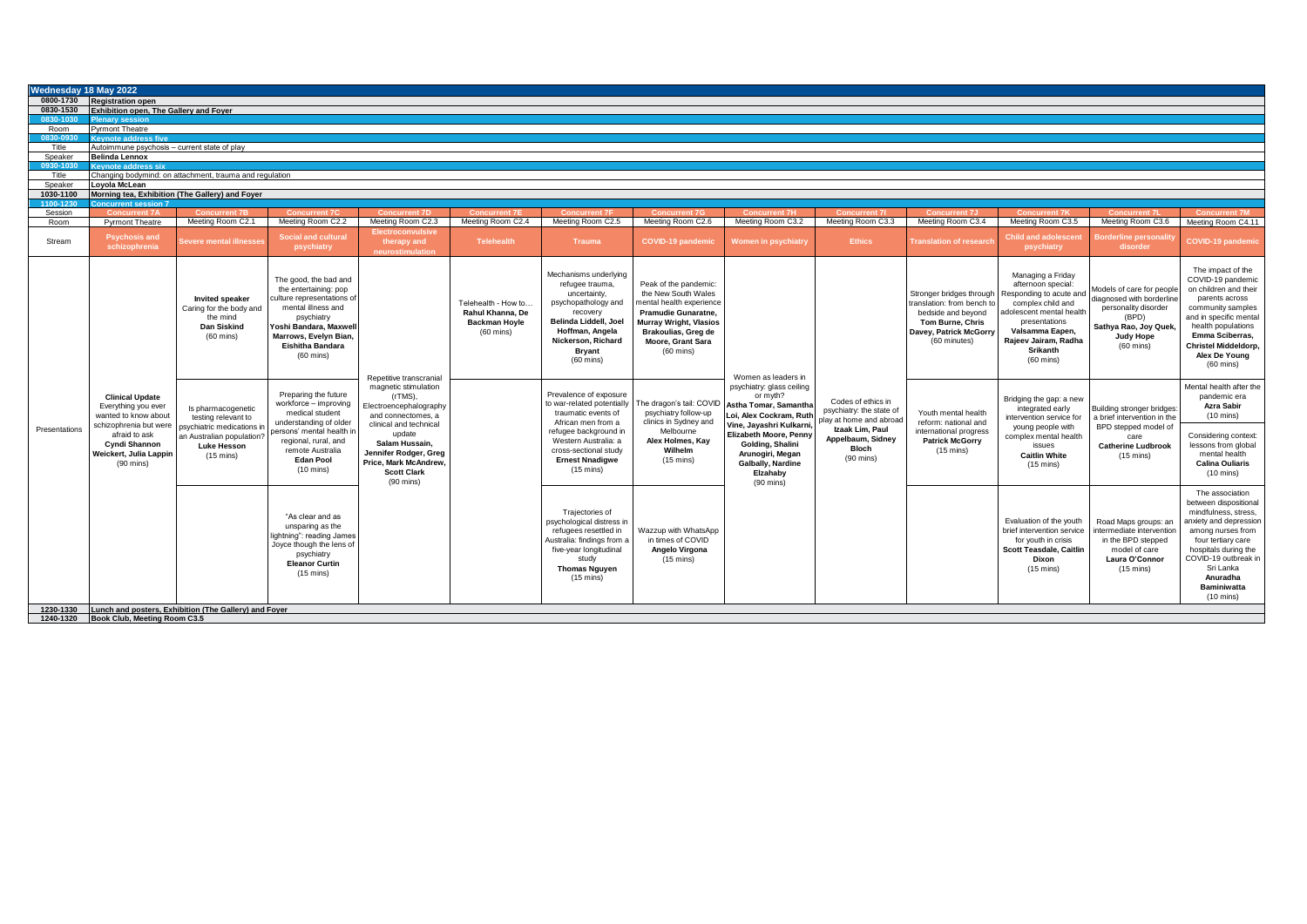| Session<br><b>Concurrent 8</b><br><b>Concurrent 8M</b><br><b>Concurrent 8B</b><br><b>Concurrent 8C</b><br><b>Concurrent 8D</b><br><b>Concurrent 8</b><br><b>Concurrent 8</b><br><b>Concurrent 8G</b><br><b>Concurrent 8H</b><br><b>Concurrent 8</b><br>Concurrent 8.<br><b>Concurrent 8K</b><br>Meeting Room C2.1<br>Meeting Room C2.2<br>Meeting Room C2.3<br>Meeting Room C2.4<br>Meeting Room C2.5<br>Meeting Room C2.6<br>Meeting Room C3.2<br>Meeting Room C3.3<br>Meeting Room C3.4<br>Meeting Room C3.5<br>Meeting Room C3.6<br>Meeting Room C4.11<br>Room<br><b>Electroconvulsive</b><br><b>Intellectual disability</b><br><b>Child and adolescent</b><br><b>Trauma and bipolar</b><br><b>Mental health policy</b><br><b>Social and cultural</b><br>areer choices and se<br><b>Current issues in</b><br><b>Climate change and</b><br><b>Psychosis and</b><br>Stream<br><b>Personality disorders</b><br>The other pandemic<br>therapy and<br>mental health<br>disorder<br>and legislation<br>mental health<br>schizophrenia<br>psychiatry<br>care<br>psychiatry<br>psychiatry<br>neurostimulation<br>The impact of COVID-<br>19 on attendances at<br>Aotearoa New Zealand<br>health reforms: He<br>GPs and psychiatrists,<br>Sports psychiatry: the<br>highlight reel<br>arotake - a personal<br>and on antidepressan<br><b>Building stronger bridges</b><br><b>Mark Sanbrook</b><br>reflection<br>prescriptions in<br>and safer harbours by<br>Supporting the wellbeing<br>Australia<br>$(60 \text{ mins})$<br><b>Mark Lawrence</b><br>of early career<br>working together: new<br>Challenges in engaging<br><b>Andrew Hui</b><br>$(15 \text{ mins})$<br>Creating solutions for the<br>Moral injury: a<br>ways of thinking and<br>psychiatrists and trainees<br>psychiatrists in an<br>Deep brain stimulation<br>Clozapine - an update for<br>$(15 \text{ mins})$<br>child and adolescent<br>ontemporary perspective<br>practising mental health<br>around transition to<br>integrated support model<br>and neuropsychiatry: a<br>practitioners<br>mental health pandemic<br>Nagesh Pai, Andrea<br>care for borderline<br>Fellowship<br>Julia Lappin,<br>for distressed doctors -<br>clinical update and expert<br>Michael Bowden, Grant<br><b>Phelps, Deane-Peter</b><br>personality disorder<br><b>Tahnee Bridson.</b><br>the ACT/NSW Doctors'<br>panel discussion<br>Susanna Every-Palmer.<br>Sara, Fiona Wagg,<br>Baker, Lisa Dell, Agnew<br>Quantifying the socio-<br>Rita Brown, Lesley<br><b>Edward Mullen, Skye</b><br><b>Health Advisory Service</b><br><b>Dennis Velakoulis</b><br>Dan Siskind<br>Developing responsive<br>Valsamma Eapen<br>Alexander<br>Thinking of starting a<br>demographic, health<br>Cook, Jillian Broadbear.<br>Kinder, Prue McEvoy.<br><b>Choong-Siew Yong</b><br>$(60 \text{ mins})$<br>$(60 \text{ mins})$<br>nental health services fo<br>$(60 \text{ mins})$<br>$(60 \text{ mins})$<br>psychiatry podcast? The<br>behaviours and<br>Jacinta Emery, Danni<br>$(60 \text{ mins})$<br><b>Cian Tuohy</b><br>people with intellectual<br>cardiometabolic health<br>thought broadcast's<br>Jaeger<br>$(60 \text{ mins})$<br>disability<br>journey from our minds to<br>among people with<br>$(60 \text{ mins})$<br>Julian Trollor, David<br>severe mental illness i<br>yours<br>Dossetor, Madeline<br>the face of COVID-19<br><b>Oliver Robertson</b><br>Climate change and<br>Delves, Rebecca Koncz.<br><b>Michelle Cunich</b><br>$(10 \text{ mins})$<br>mental health symposium<br><b>Catherine Franklin</b><br>$(15 \text{ mins})$<br>- part 2: what can we do<br>$(75 \text{ mins})$<br>about it? |
|-----------------------------------------------------------------------------------------------------------------------------------------------------------------------------------------------------------------------------------------------------------------------------------------------------------------------------------------------------------------------------------------------------------------------------------------------------------------------------------------------------------------------------------------------------------------------------------------------------------------------------------------------------------------------------------------------------------------------------------------------------------------------------------------------------------------------------------------------------------------------------------------------------------------------------------------------------------------------------------------------------------------------------------------------------------------------------------------------------------------------------------------------------------------------------------------------------------------------------------------------------------------------------------------------------------------------------------------------------------------------------------------------------------------------------------------------------------------------------------------------------------------------------------------------------------------------------------------------------------------------------------------------------------------------------------------------------------------------------------------------------------------------------------------------------------------------------------------------------------------------------------------------------------------------------------------------------------------------------------------------------------------------------------------------------------------------------------------------------------------------------------------------------------------------------------------------------------------------------------------------------------------------------------------------------------------------------------------------------------------------------------------------------------------------------------------------------------------------------------------------------------------------------------------------------------------------------------------------------------------------------------------------------------------------------------------------------------------------------------------------------------------------------------------------------------------------------------------------------------------------------------------------------------------------------------------------------------------------------------------------------------------------------------------------------------------------------------------------------------------------------------------------------------------------------------------------------------------------------------------------------------------------------------------------------------------------------------------------------------------------------------------------------------------------------------------------------------------------------------------------------------------------------------------------------------------------------------------------------------------------------------------------|
|                                                                                                                                                                                                                                                                                                                                                                                                                                                                                                                                                                                                                                                                                                                                                                                                                                                                                                                                                                                                                                                                                                                                                                                                                                                                                                                                                                                                                                                                                                                                                                                                                                                                                                                                                                                                                                                                                                                                                                                                                                                                                                                                                                                                                                                                                                                                                                                                                                                                                                                                                                                                                                                                                                                                                                                                                                                                                                                                                                                                                                                                                                                                                                                                                                                                                                                                                                                                                                                                                                                                                                                                                                               |
|                                                                                                                                                                                                                                                                                                                                                                                                                                                                                                                                                                                                                                                                                                                                                                                                                                                                                                                                                                                                                                                                                                                                                                                                                                                                                                                                                                                                                                                                                                                                                                                                                                                                                                                                                                                                                                                                                                                                                                                                                                                                                                                                                                                                                                                                                                                                                                                                                                                                                                                                                                                                                                                                                                                                                                                                                                                                                                                                                                                                                                                                                                                                                                                                                                                                                                                                                                                                                                                                                                                                                                                                                                               |
|                                                                                                                                                                                                                                                                                                                                                                                                                                                                                                                                                                                                                                                                                                                                                                                                                                                                                                                                                                                                                                                                                                                                                                                                                                                                                                                                                                                                                                                                                                                                                                                                                                                                                                                                                                                                                                                                                                                                                                                                                                                                                                                                                                                                                                                                                                                                                                                                                                                                                                                                                                                                                                                                                                                                                                                                                                                                                                                                                                                                                                                                                                                                                                                                                                                                                                                                                                                                                                                                                                                                                                                                                                               |
|                                                                                                                                                                                                                                                                                                                                                                                                                                                                                                                                                                                                                                                                                                                                                                                                                                                                                                                                                                                                                                                                                                                                                                                                                                                                                                                                                                                                                                                                                                                                                                                                                                                                                                                                                                                                                                                                                                                                                                                                                                                                                                                                                                                                                                                                                                                                                                                                                                                                                                                                                                                                                                                                                                                                                                                                                                                                                                                                                                                                                                                                                                                                                                                                                                                                                                                                                                                                                                                                                                                                                                                                                                               |
|                                                                                                                                                                                                                                                                                                                                                                                                                                                                                                                                                                                                                                                                                                                                                                                                                                                                                                                                                                                                                                                                                                                                                                                                                                                                                                                                                                                                                                                                                                                                                                                                                                                                                                                                                                                                                                                                                                                                                                                                                                                                                                                                                                                                                                                                                                                                                                                                                                                                                                                                                                                                                                                                                                                                                                                                                                                                                                                                                                                                                                                                                                                                                                                                                                                                                                                                                                                                                                                                                                                                                                                                                                               |
| Presentations<br>Royal Commission into<br>Anthony Harris, David<br>Victoria's Mental Health<br>Paliperidone palmitate 6<br>Pollack, Alan Rosen<br>System: is it delivering<br>month long-acting<br>Toll-like receptor pathway<br><b>Rebecca Patrick</b><br>Preliminary steps in the<br>what it promised?<br>injectable for<br>expression in dorsolateral<br>Functioning among<br>development of a<br>$(90 \text{ mins})$<br>Reflective groups for the<br>Astha Tomar, Simon<br>Stocktake of Australasian<br>prefrontal (BA46) and<br>bersons at risk of bipolar<br>schizophrenia: A<br>screening tool for<br>reduction of burnout in<br>orbitofrontal (BA11)<br>disorder: a systematic<br>Stafrace, Alex Cockram<br>psychiatry's training<br>randomised, double-<br>Mental health<br>avoidant personality<br>junior doctors<br>Ruth Vine, Ravi Bhat.<br>resources<br>cortices in schizophrenia<br>eview and meta-analysis<br>blind, multicenter,<br>challenges,<br>disorder<br><b>Myles Gutkin</b><br><b>Michael Weightman</b><br>and mood disorder<br><b>Michael Watson</b><br>noninferiority phase 3<br>Raju Lakshmana,<br>opportunities and<br><b>Lisa Lampe</b><br>$(15 \text{ mins})$<br>Psychiatry trainees'<br>$(15 \text{ mins})$<br>$(10 \text{ mins})$<br>Tharini Ketharanathan<br>study<br>Jennifer Babb, Patrick<br><b>Brain and Mind Centre</b><br>achievements during<br>$(15 \text{ mins})$<br>experiences of sexism<br>$(15 \text{ mins})$<br><b>Dennis Liu</b><br><b>McGorry, Bruce Singh</b><br>the COVID-19<br>Youth Model Education<br>and sexual harassment<br>$(15 \text{ mins})$<br>$(75 \text{ mins})$<br>and Training Program<br>pandemic: patient<br>within the RANZCP and<br>lan Hickie, Elizabeth<br>heath staff and care                                                                                                                                                                                                                                                                                                                                                                                                                                                                                                                                                                                                                                                                                                                                                                                                                                                                                                                                                                                                                                                                                                                                                                                                                                                                                                                                                                                                                                                                                                                                                                                                                                                                                                                                                                                                                                                                                         |
| at college events<br>The RANZCP Early<br>giver's perspective<br>Scott<br>Yoshi Bandara<br><b>Career Psychiatrist</b><br>Are we speaking the<br><b>Balram Pandit, Suman</b><br>$(30 \text{ mins})$<br>$(30 \text{ mins})$<br>same language? The<br>Should I stay or should I<br>A systematic review of<br>Phenylketonuria:<br>Award<br>Sinha, Nagesh Pai,<br>Elizabeth Newbery 1798<br>go? Crossroads and<br>national guidance for<br>Psychiatric, cognitive and<br>interventions in the early<br>Sub-optimal modulation<br>Gautam Saha<br>Filial Duty: perusal of the<br>initial assessment and<br>career choices with family<br>course of full syndroma<br>neuroimaging aspects of<br>of gain by the cognitive<br>$(60 \text{ mins})$<br>text in the 21st century<br>Samantha Loi. Carol<br>referral in primary mental<br>metabolic control<br>bipolar disorder I or II<br>control system in young<br><b>Klaus Martin Beckmann</b><br>health care<br><b>Aswin Ratheesh</b><br>Silberberg<br><b>Mark Walterfang</b><br>adults with early<br>$(15 \text{ mins})$                                                                                                                                                                                                                                                                                                                                                                                                                                                                                                                                                                                                                                                                                                                                                                                                                                                                                                                                                                                                                                                                                                                                                                                                                                                                                                                                                                                                                                                                                                                                                                                                                                                                                                                                                                                                                                                                                                                                                                                                                                                                                                                                                                                                                                                                                                                                                                                                                                                                                                                                                                               |
| <b>Lee Allen</b><br>$(15 \text{ mins})$<br>$(15 \text{ mins})$<br>$(15 \text{ mins})$<br>psychosis<br>$(10 \text{ mins})$<br><b>Bjorn Burgher</b><br>$(15 \text{ mins})$                                                                                                                                                                                                                                                                                                                                                                                                                                                                                                                                                                                                                                                                                                                                                                                                                                                                                                                                                                                                                                                                                                                                                                                                                                                                                                                                                                                                                                                                                                                                                                                                                                                                                                                                                                                                                                                                                                                                                                                                                                                                                                                                                                                                                                                                                                                                                                                                                                                                                                                                                                                                                                                                                                                                                                                                                                                                                                                                                                                                                                                                                                                                                                                                                                                                                                                                                                                                                                                                      |
| Afternoon tea. Exhibition (The Gallery) and Fover<br>1500-1530<br><b>RANZCP Annual General Meeting, Pyrmont Theatre</b><br>1530-1730                                                                                                                                                                                                                                                                                                                                                                                                                                                                                                                                                                                                                                                                                                                                                                                                                                                                                                                                                                                                                                                                                                                                                                                                                                                                                                                                                                                                                                                                                                                                                                                                                                                                                                                                                                                                                                                                                                                                                                                                                                                                                                                                                                                                                                                                                                                                                                                                                                                                                                                                                                                                                                                                                                                                                                                                                                                                                                                                                                                                                                                                                                                                                                                                                                                                                                                                                                                                                                                                                                          |